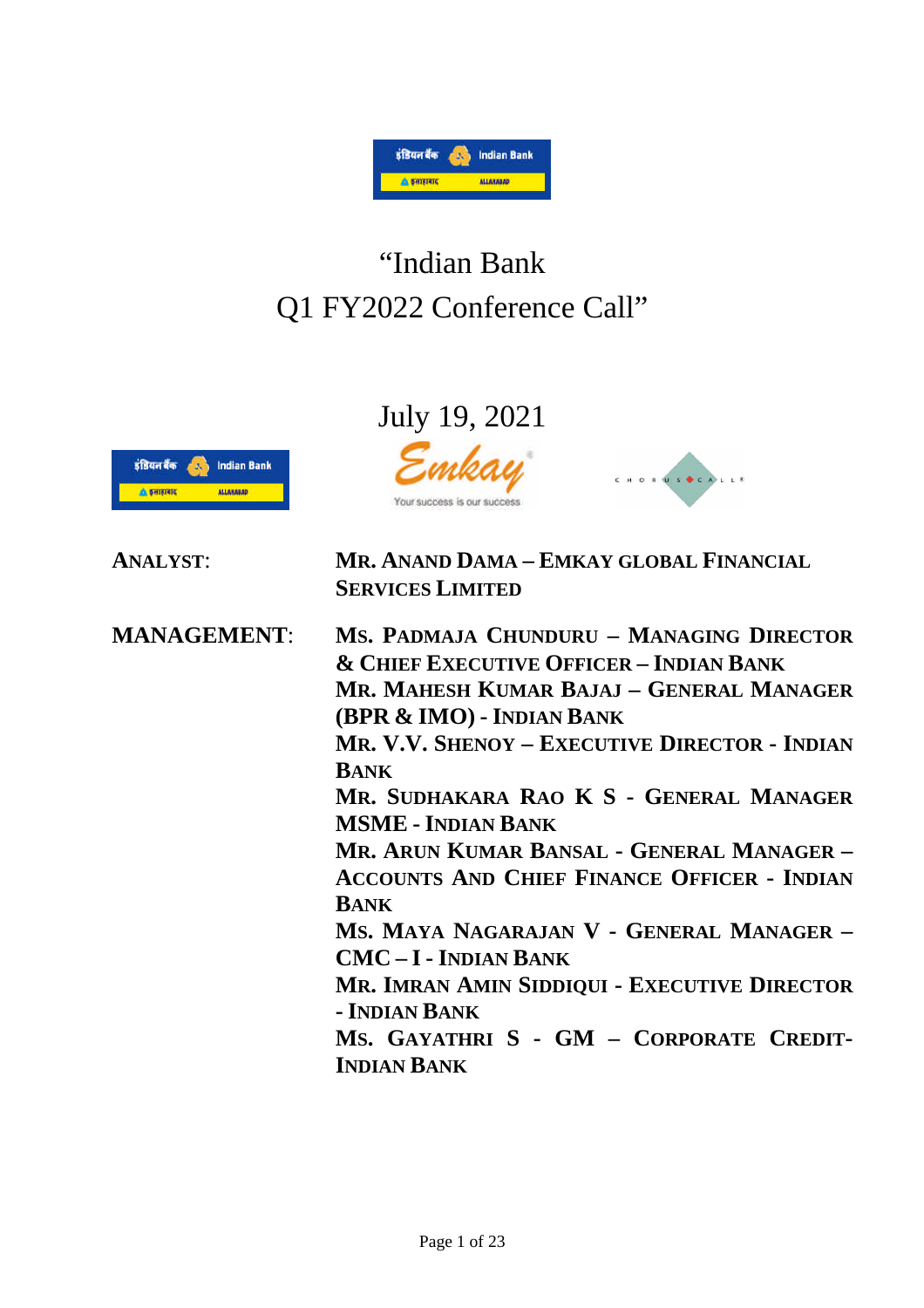

**Moderator**: Ladies and gentlemen, good day and welcome to the Indian Bank Q1 FY2022 conference call hosted by Emkay Global Financial Services Limited. We have with us today, Mrs. Padmaja Chunduru, MD and CEO and the top management team. As a reminder, all participant lines will be in the listen-only mode and there will be an opportunity for you to ask questions after the presentation concludes. Should you need assistance during the conference call, please signal an operator by pressing "\*" then "0" on your touchtone phone. Please note that this conference is being recorded. I now hand the conference call to Mr. Anand Dama of Emkay Global Financial Services Limited. Thank you, and over to you Sir!

- **Anand Dama**: Thank you. Good evening everyone. We are pleased to have Indian Bank MD and CEO, Mrs. Padmaja Chunduru and the entire top management team including Executive Director, and the CFO. I would first request, Madam to start with the opening remarks where we would want Madam to comment on the first quarter results in brief as well as the recent QIP that the bank has completed. Apart from that we would also want to know from you Madam the outlook on the growth and the asset quality particularly in view of the COVID led disruptions that we have seen post that we can have a Q&A session. Over to you Madam for opening remarks!
- **Padmaja Chunduru:** Thank you Anand. Welcome to all the participants of this analyst call. This Q1 FY2022 of Indian Bank, I think, is a record in one way that within three weeks we could come with these results and that was part of the operational efficiencies that we are joining in the bank. I am very satisfied with the progress being made on a quarter-to-quarter basis, not only in terms of time, but also in terms of bringing the whole thing together to present to you.

Q1 again has been a steady performance so even during a very challenging quarter. As we mentioned last financial year closing and even during the earlier result announcements, I think, the synergies of amalgamation which we have been talking about and also taking up in a phased manner that is coming to a full fruition during the current year and first quarter results are also a reflection of these advantages and the synergies flowing into the bank.

I think before I go into the figures part, I would like to again say that this is because of the combined effort across the board of all the staff of the bank and otherwise this kind of a seamless transition and this kind of results on a sustained basis would not have been positive. Thanks to all our team for that.

Now coming to the quarter under review, we saw that this quarter has been a very challenging one with almost two months more than one and a half months gone in the COVID second wave and even our own staff members across the country, many of them, and their family members were also impacted, so the focus was on maintaining the health and safety of the staff and arranging whatever we could in terms of to help them. Unfortunately, we have also lost quite a few numbers in terms of our colleagues and that is very sad to see. The second wave was very, very intense and impactful in that sense. Despite that, I think, the fact that the bank could perform and also reach the levels that it has reached in the Q1 is very satisfying.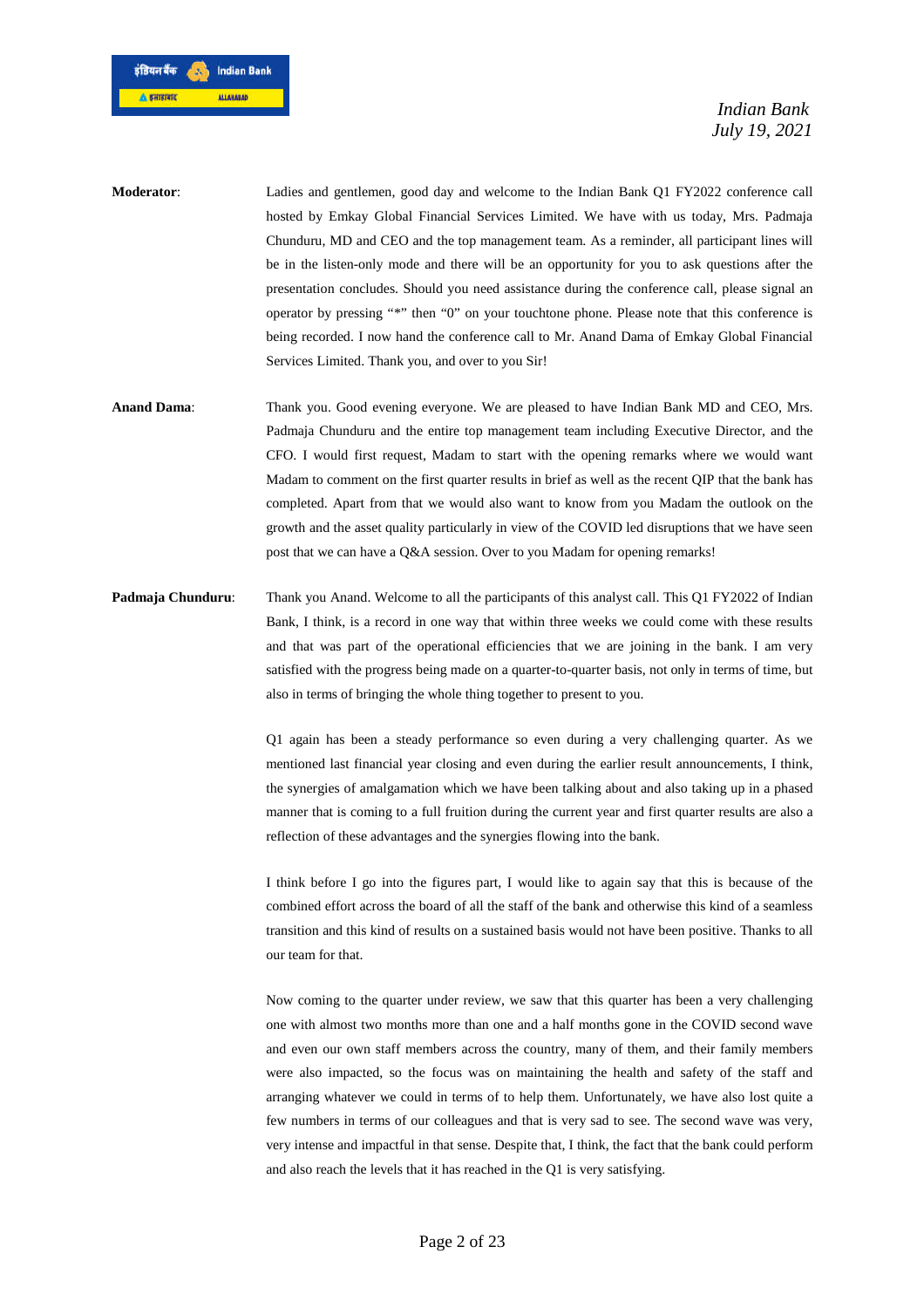Overall business growth as you can see from the figures, has been on a year-on-year basis the EBIT has improved 9%, the overall business, the deposits at 10% and advances at 6%, but on a quarter-on-quarter basis, it has been a bit muted. The March quarter was much better in terms of the opening up of the various parts of the country and again with this lockdown in this quarter, this was a bit difficult, so I think this is an industry where phenomenon that the business was a bit muted especially the corporate book has been plateaued. Otherwise, the RAM sector grew by 13% year-on-year and even during the quarter, it has risen too.

The CASA which was 42% last quarter, this quarter has come to 41% which again happened because there was a stronger growth in term deposits at 12% compared to the SB growth of 8% and the current account actually degrew during the quarter. So, this I think is a phenomenon that usually happens in the first quarter and especially the government business that was flowing through the current account has taken a sort of a dip in the current quarter, we expect that this will come back. There are many digital initiatives the bank is taking to get the tie in from the various governments so that this CASA becomes a steady stream for the bank.

In terms of the advances, the RAM sector as I said grew and corporate we expect it would pickup in the current quarter and much more stronger in the coming quarter. In terms of the earnings, the net interest income and the non-interest income, I think, we have the visibility of the various streams that would contribute, and I am very happy that there is a diversification in terms of the sources of income also, if investments for some reasons the investment book is not performing to or the yields have come down, it would be the advances that would come in or some other have the business, or the PSLC commission, so there are various ways of bringing in the income for the bank and we are very aware of various streams that can be channelized.

That said, I think, the operating profit at 3472 Crores is I would like to say it is something that is a steady state. I think this is something which would be given the circumstances today and barring any big whatever black swan events as they call it, I think, this is a figure or this is a level around which the bank should be able to deliver in the coming year.

This again the operating profit I think another major contribution has been the cost saving, the cost optimization. If the cost to income ratio has really come down very substantially that is because of all the rationalization that has happened which has contributed very significantly to the costs coming down, operational expenses, even the staff costs, so last year was a year of amalgamation and quarter-to-quarter there was a lot of volatility and because of the moratorium and because of so many things in the economy. This time, this Q1 is much more in that way there are no external factors that are directing it, except the COVID, which has hit us during the quarter otherwise this is steady, I mean, in terms of the business I think this is quite a steady performance.

The net profit at 1182 Crores also it has significantly improved compared to the last year' first quarter, almost tripled and I think, this is also one figure, which again, it is not just a figure, it is something that the bank has the potential and has the foundation to earn on a quarter-to-quarter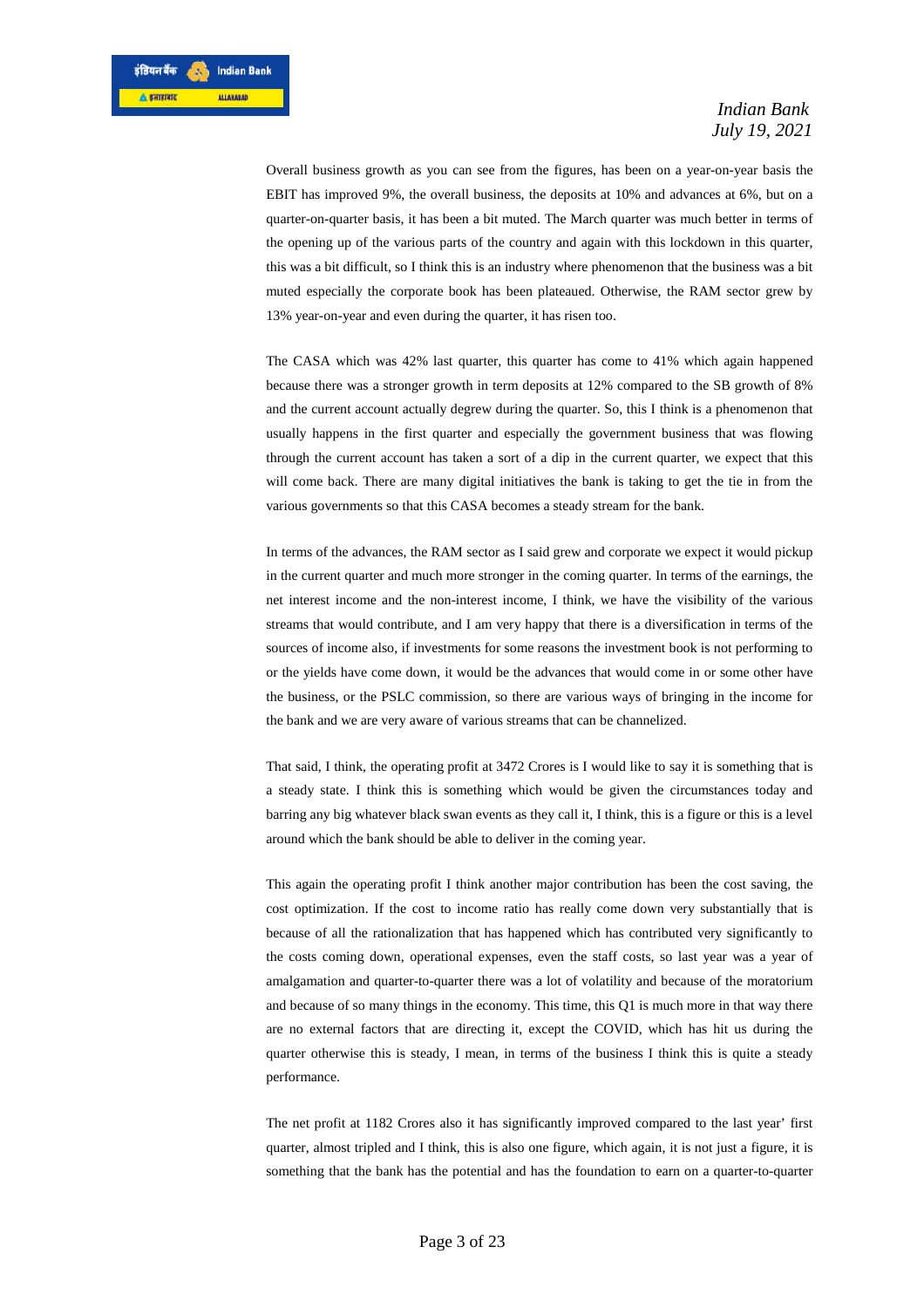basis. The ROA, ROE all have shown significant improvement going from the higher income levels. The domestic NIM we could maintain at 2.85 though our projection is still to reach 3% and that is a work-in-progress.

The cost of funds has significantly come down year-on-year to 4.08% and this is because of again the CASA and the various other initiatives that have been resulting in the interest expenditure coming down even the term deposits growth has come from the deposits that are taken at a very low interest rates. These are not the high cost account, so whereas the term deposits of CASA the cost of fund has come down for the bank. Expense ratio, as I already mentioned, the operational expenses and actually driving the operational efficiencies through the system through centralization, the reorganization of the bank there are so many initiatives that have been taken as part of the amalgamation and that is now paying off.

I think this is only the starting and this particular flow of synergies will happen during the next two to three years and will fully play out during the current year and the next year. The capital at 15.90% is one of the highest in the industry. It is at 237 BPS improvement over the last year and this has small measures being contributed by the capital gains that has happened in terms of Tier I and Tier II, but more so in terms of the QIP very recently. As you are all aware that the QIP we had done for the 1650 Crores, the subscription was almost double of or more than double of that and we had taken a call that it would be at par and no discount was really offered because we feel the price itself was a big discount to the book value. We would like the share price to reach the book value which is today at Rs.284. So, we are striving towards that.

Other than that I think the asset quality is another area, which is of a big concern to everyone and while the gross NPAs were reduced so the net NPA inched up by 10 BPS and that is I think expected in this quarter and I would feel that out of the slippages that have happened, the MSME book really was the vulnerable one, and that is expected. The restructuring that is in the offing maybe part of it maybe some 400 Crores or 500 Crores we expect will be upgraded in the quarter to come because we have time up to September, but that said, I think wherever there was low viability or the unit itself was not in existence, we have taken a call not to extend and go on. It would be better to book the loss. So, that was the call taken on SME.

The other part is retail and agriculture I think are performing quite well and corporate also. So, since the corporate book is sort of stabilized and there are no grey substances in the offing, we feel that this asset quality is manageable and we still would work towards reducing the slippage ratio below 3% and keeping it below 3% and also the credit cost below 2%. This is the figures that we had earlier given, and we have the working for this for the current year also again barring the one-off event, I think, the bank is poised to reach those levels.

In terms of growth as I mentioned the corporate book is expected to grow after the second quarter partly during the second quarter also, and we have approvals in place to disburse, once the documentation and other formalities are completed these would be disbursed during the current quarter and the quarters to come so we expect that this year again the corporate book will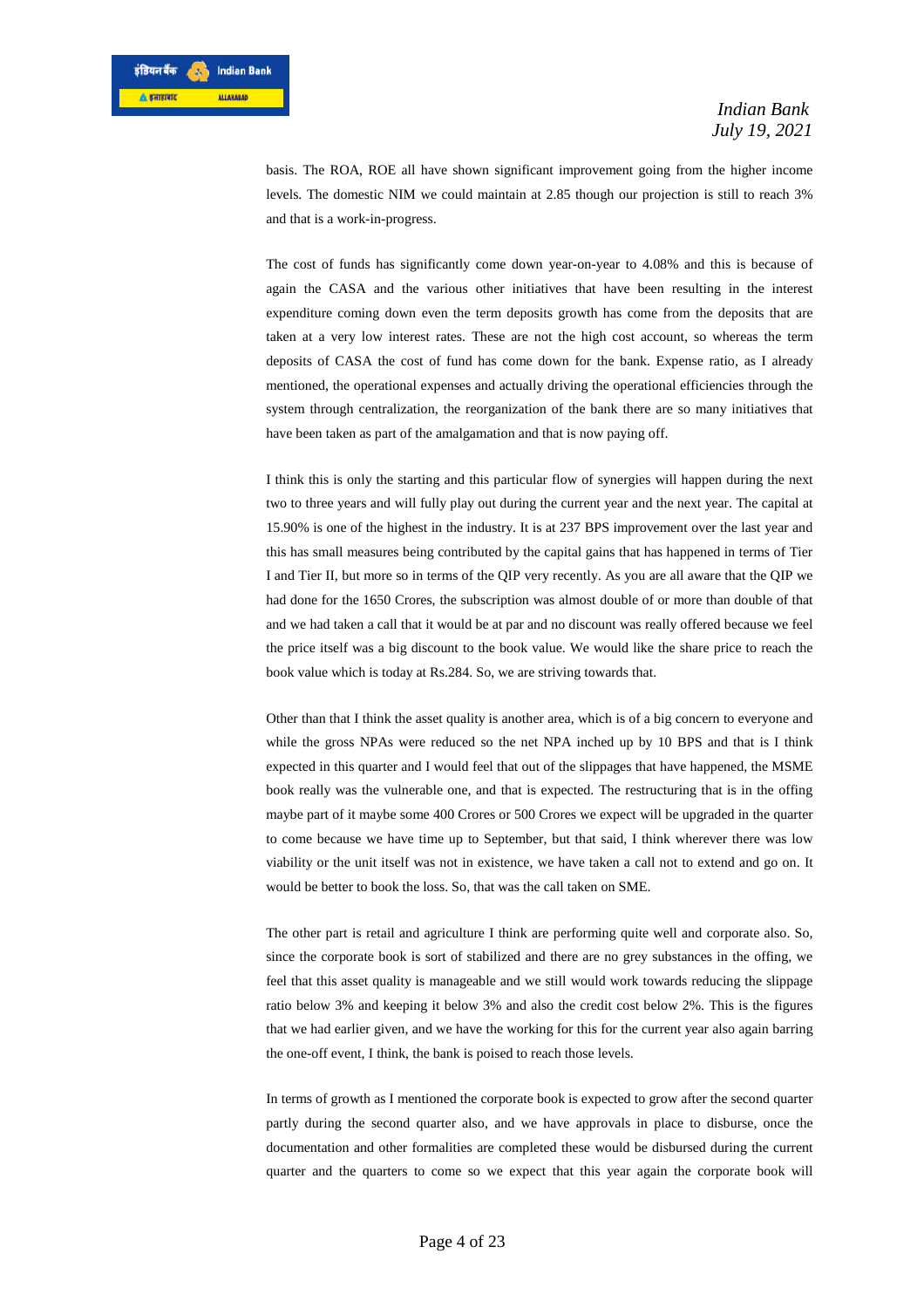contribute to the growth and so we do anticipate a 10% minimum growth on the advances side given all the way it is functioning.

Agriculture has been a good contributor in terms of business growth especially in the agriculture KCC. This time we want to focus also on the investment credit for agriculture since we have this RMPCs and all the structure in place, it is now left to us to leverage. There is as part of our amalgamation, we have also submitted a strategic plan to the board, a five-year plan, which we monitor every quarter and we go to the Board with what is this strategic initiatives being taken and what is the progress made on them. There is also a synergy like a dashboard that captures all the cost benefits that are coming or even the expenditure that is being made, so that gives us a very good visibility about where we are versus where we want to be. So, I think, in a very tightly board controlled set up we are leveraging the full benefit of this merger.

Yes, there are headwinds in terms of the COVID and the fears about the uncertainty around third wave, but I think, given the vaccination drive and the fact that even in the bank and among the families, everyone has been vaccinated, everyone eligible has been vaccinated. I expect that we would be able to handle the disruption even if it comes unless it is a very major one.

I think the bank is again I repeat myself when I say the bank is a steady performer and quarteron-quarter we are proving back and that I think would tone the bank very strong in terms of balance sheet resilience, in terms of capital, in terms of asset quality, arresting slippages, we have been saying and we have been doing what we see. So, I think that is what will hold the banks at a higher level in the quarters to come. So that would be my opening remarks and we would welcome any questions from all of you. Thank you.

**Moderator**: Thank you very much. We will now begin the question and answer session. The first question is from the line of Dixit Doshi from Whitestone Financial Advisors. Please go ahead.

**Dixit Doshi:** Thank you for the opportunity. Can you just mention about the collection efficiency in Q1 and how it is currently even in 15-19 days in July and how do you see, let us say if there is no third wave, how do you see the asset quality going forward?

**Padmaja Chunduru:** Thank you. I think, as you mentioned the collection efficiency took a dip during May and June definitely, but it has started improving in the last week of May and now in July it is showing a better uptick. In terms of the month-on-month collection efficiency, I think, in June retail was around 85% and agri 88%, MSME was the worst hit with and obviously the most impacted. It was at 78% and corporate remained at 97%. But these figures are inching up in the month of July and maybe towards the end of July again we think it would be back to above 90% on a cumulative basis also. So, in terms of that as I said, and as you also mentioned barring a third wave or whatever advance after that I think, we should be able to register a good recovery and good upgradation in the quarters to come, not much of field work could happen in this quarter obviously people could not go out and nor were the borrowers ready to give information and discuss and all that so where the restructuring to the extent that it was anticipated to happen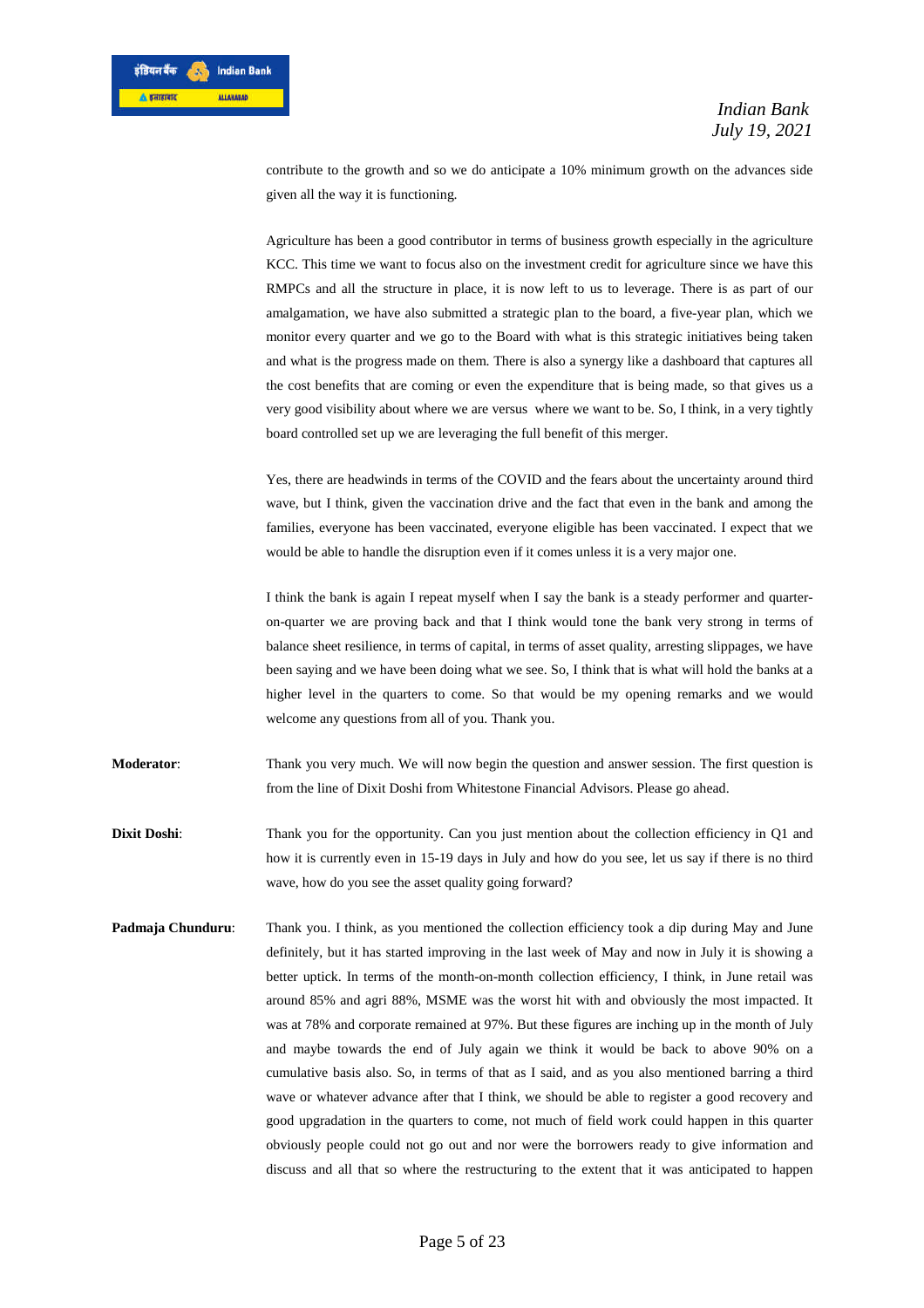

except in retail, because that was more like just a request and getting impacted, home loans and all that, but in MSME it is an issue that we need to engage with them. So that should happen in the current quarter. So, we expect some upgrades there, so as I said, I think, we are taking this as a temporary phenomenon and we will work towards resolving this in the current quarter, so we should be back to as I mentioned a slippage ratio of less than 3% by March 2022. So, even given the visibility during this year, I think that is something we can be sanguine about. That was the issue about the asset quality.

- **Dixit Doshi:** So, barring if there is no third wave, you feel that the upgradation and recoveries would be better going forward and therefore you do not expect much deterioration in terms of gross NPA from here onwards?
- **Padmaja Chunduru:** Yes because we monitor it almost on a very weekly basis at the ED level also and that is actually giving us a very good insight to what to expect and what we see and what we are projecting more or less it is okay and another factor was the KCC the renewals that were there, the agriculture slippages have come down very, very significantly and I think that would again help the bank and that is a big portfolio, almost 80000 Crores and if that performs to its fullest, I think, there is enough diversification in the book, to take care of even if the MSME is vulnerable to a certain extent.
- **Dixit Doshi:** Madam, third question was just a clarification, you mentioned that this 3470 Crores of operating profit there is no major one-off in this and you mentioned that it is more like a sustainable operating profit we can expect going forward?
- **Padmaja Chunduru:** Yes, I will ask, our ED Mr. Shenoy to give the components and explain.
- **V.V. Shenoy:** It is not one-off component. It is normally one quarter the income revenue will be more than the other quarter, in this case, patency, wherein almost we have booked around 225 Crores to 230 Crores again we expect during the next quarter also a couple of quarters, even in this case of the investment pocket, we were at least around 40% in the first quarter and the second quarter we do not see it, but hopefully, what we feel is presently whatever the results are there, we are deploying it at a very cheap rate. Once the scenario improves as the economy improves, we will be able to fetch at a higher rate, so I do not think there is any one off items are there, but there are compensating items are there.
- **Moderator**: Thank you. The next question is from the line of Deepak Poddar from Sapphire Capital. Please go ahead.
- **Deepak Poddar:** Thank you very much for the opportunity. Madam, my question relates to your credit cost; now you did mention in your opening remarks that we are looking at credit below 2% for this year. Now this first quarter I think our credit cost was more than 2.5%. So, for that to achieve, we need credit cost of 1.8% around for the remaining nine months. So, is that what we are looking at?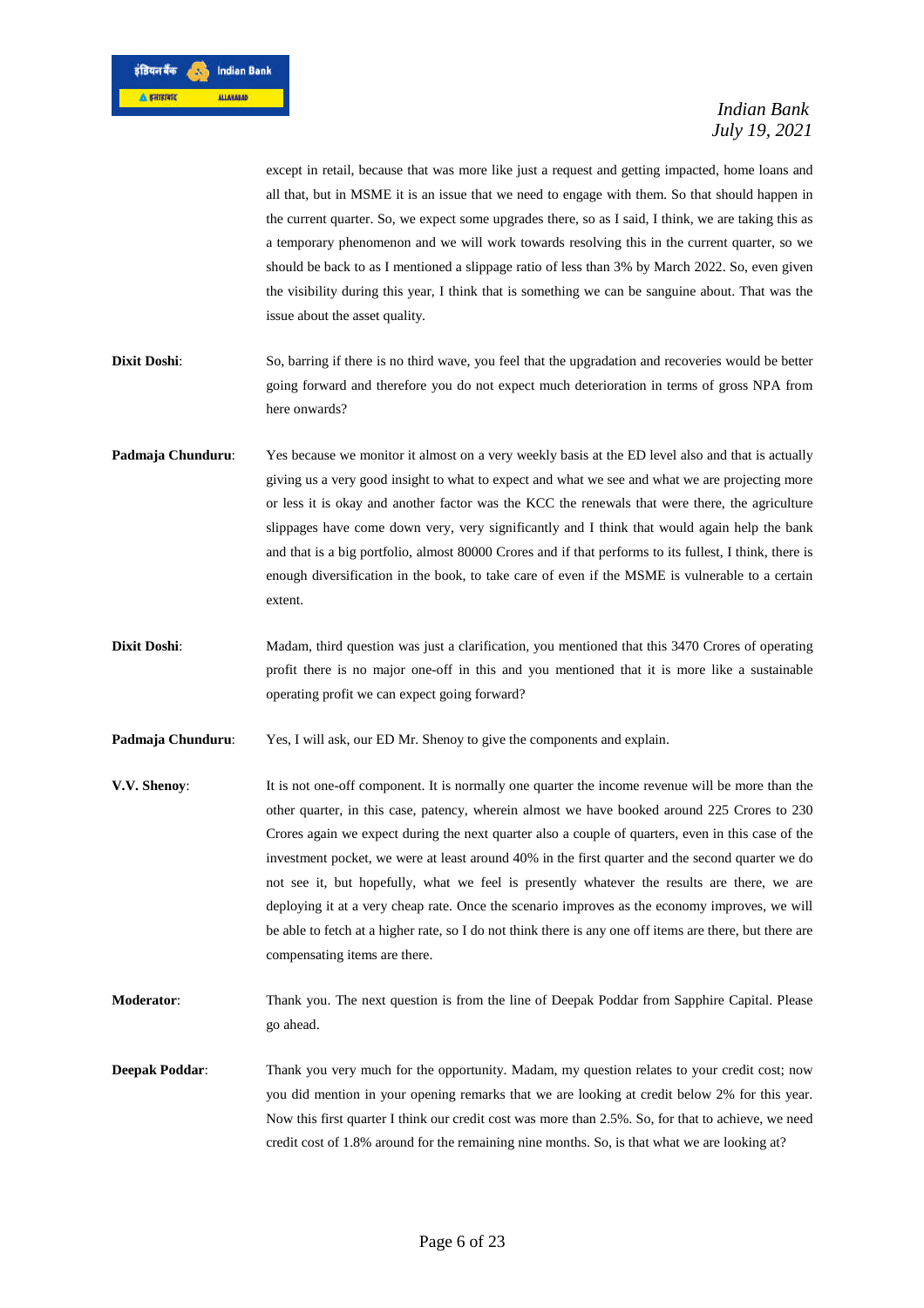

- **Padmaja Chunduru**: Credit cost in the first quarter has been high that is because the major chunk has and the slippages were high and so the provisions naturally happened in this quarter, but I think, again as I mentioned this is not a typical quarter for the bank in terms of slippages. Whatever we used to do in terms of recovery, cost recovery, and all, we could not do this quarter and going forward I think that would help us improve arresting the slippages part and we do not see a similar situation going forward and there would also be upgradations and recovery which we are focusing on and which we have some visibility about quarter-on-quarter basis. So, we predict that working as a backdrop only talking about the credit cost of less than 2%.
- **Deepak Poddar:** Fair enough. Madam a little on the medium term, is there any kind of thought process on kind of credit cost of 1%, is that something or any kind of aspirational numbers, in terms of when the things stabilises and we are off this pandemic. So any kind of thought process on that would be helpful?
- **Padmaja Chunduru:** Definitely, we would like to bring it down to below 1%. Yes, we have given some projections, but I think for now, we will stick to less than 2% this year, going forward yes, I think, it can come below that, but I would hazard a projection beyond this year maybe next two or three years, it might come below 1.5%. I think our ED wants to add something.
- **V.V. Shenoy:** Credit cost normally, we do not think, we will be able to bring below 2% for a couple of years because our ultimate aim is to bring the net NPA below 2%, so our focus is first on bringing up the net NPA to below 2%. So, hopefully we can see the provisions so that is with a pitch, the credit cost may not be okay, post that we should be able to see better credit cost.
- **Deepak Poddar:** Ideally, your PCR will keep on inching up, right?
- **V.V. Shenoy**: It is almost the same when compared to the last quarter.
- **Deepak Poddar:** That is it from my side. All the very best.
- **Moderator:** Thank you. The next question is from the line of Rishikesh Oza from Dolat Capital. Please go ahead.
- **Rishikesh Ojha:** My question was related to that provision for taxes. Is it going to continue for the next coming quarters also? Can you guide us on the same?
- **Padmaja Chunduru:** The CFO will answer about the taxes part.
- **Arun Kumar Bansal**: Mr. Ojha that taxation earlier, we used to do that DTA investment at the end of the year, during the Q4 only we used to do it. So, now in line with other banks we have shifted it to quarterly. Now henceforth, we would see that this amount will be evened out and we will be having quarterly basis only this DTA provisions will be there. So far my tax liability is there, earlier also we had pointed out since there were accumulated losses in the yearly balance sheet still around Rs.26000 Crores is there which is on the negative side and set off benefits are available, so tax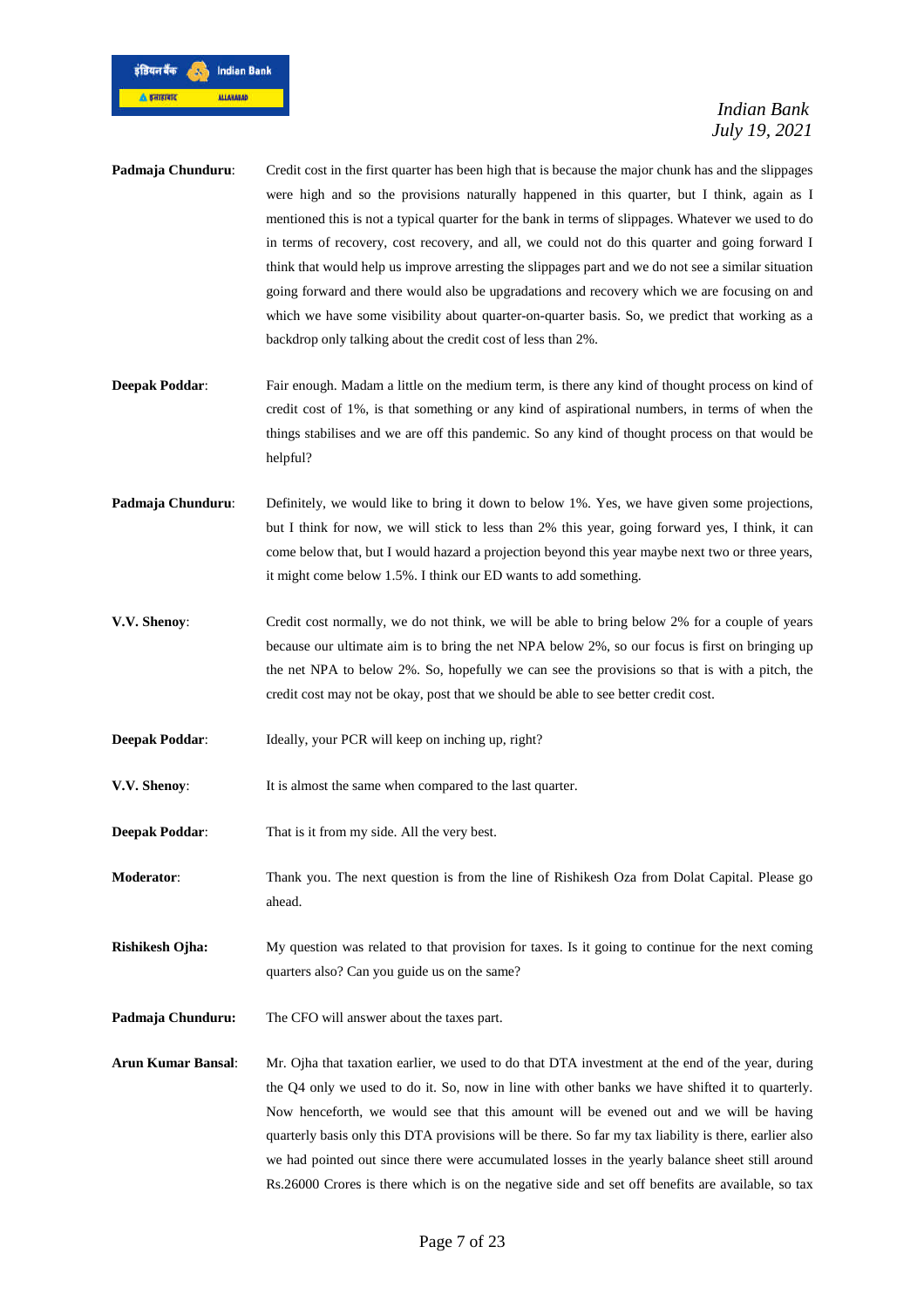

liability for the next two, two and a half years we do not foresee anything on that part. We will be aggressively rolling it, we will be able to get some liquidities. DTAs is on the higher side due to that excess provisions made in this that Sir had already pointed out we endeavor to bring our net NPA to 2% so we are making provisions aggressively. So part of that goes to the DTA.

**Rishikesh Ojha:** Thank you Sir.

**Moderator**: Thank you. The next question is from the line of Jai Mundhra from B&K Securities. Please go ahead.

- **Jai Mundhra:** Good afternoon Madam. First on slippages this quarter the slippages from MSME has been the key driver of slippages and if I see the collection efficiency for the month of June has also trended lower at the same time, MSME, SMA-II, and SMA-I is also on the higher side. So, how should one look at the MSME slippages going ahead and within your 83% kind of a number for full year, I mean, are you assuming that the most of the pain would be driven by MSME or how should one look at it?
- **Padmaja Chunduru:** I think as I mentioned earlier, this quarter MSME was high and it is again because of the way the external factors were working. I think I will ask our GM Credit to give the details about what is the projections there.
- **Maya Nagarajan V**: As you rightly pointed out, we agree that the slippages were on the higher side, the SMA-II are a little higher 3% or nearly more and collection efficiency has dropped nearly by 2% to 3%. At the same time, it is now only the lockdowns have been liberalized and we are able to approach the borrowers and they are able to give us the financial, we can have unit visits done and the restructuring part of it is yet to actually gain momentum and the other RP 2.0 scheme under MSME segment and even the ones which have slipped into NPA there is possibility to do a restructuring because there is good stock there also, so with all these combined factors, we have done under MSME considerably less only and the retail has been good. We are seeing the signals of good signs there happening in the following months before September. So, we are confident that we can have the regular range of having it below 10% maximum, within that. Usually it is in that range, but now our SMA-0 follow up has also been tightened, so we hope to have the collection efficiencies bruised up and also bring it back to normalcy.
- **Jai Mundhra:** Congratulations on the detailed disclosure on this collection efficiency and restructuring slide also, but just if I were to read this restructuring slide #34, what we are saying is that RP 1.0 let us say if we for example retail the amount was 320 Crores, RP 2.0 is 2483 and the third table, how do I read the third table, is this the sum or because then 2053 number what is this number, is it the sum of first table and second table or is this the outstanding which includes everything? How do I read that, the third table or the total restructuring?
- **Arun Kumar Bansal**: I think the first table is only RP 1.0 wherein which is being invoked, implemented as of March 31, and June 30. The second table is RP 2.0 which is again invoked and implemented and the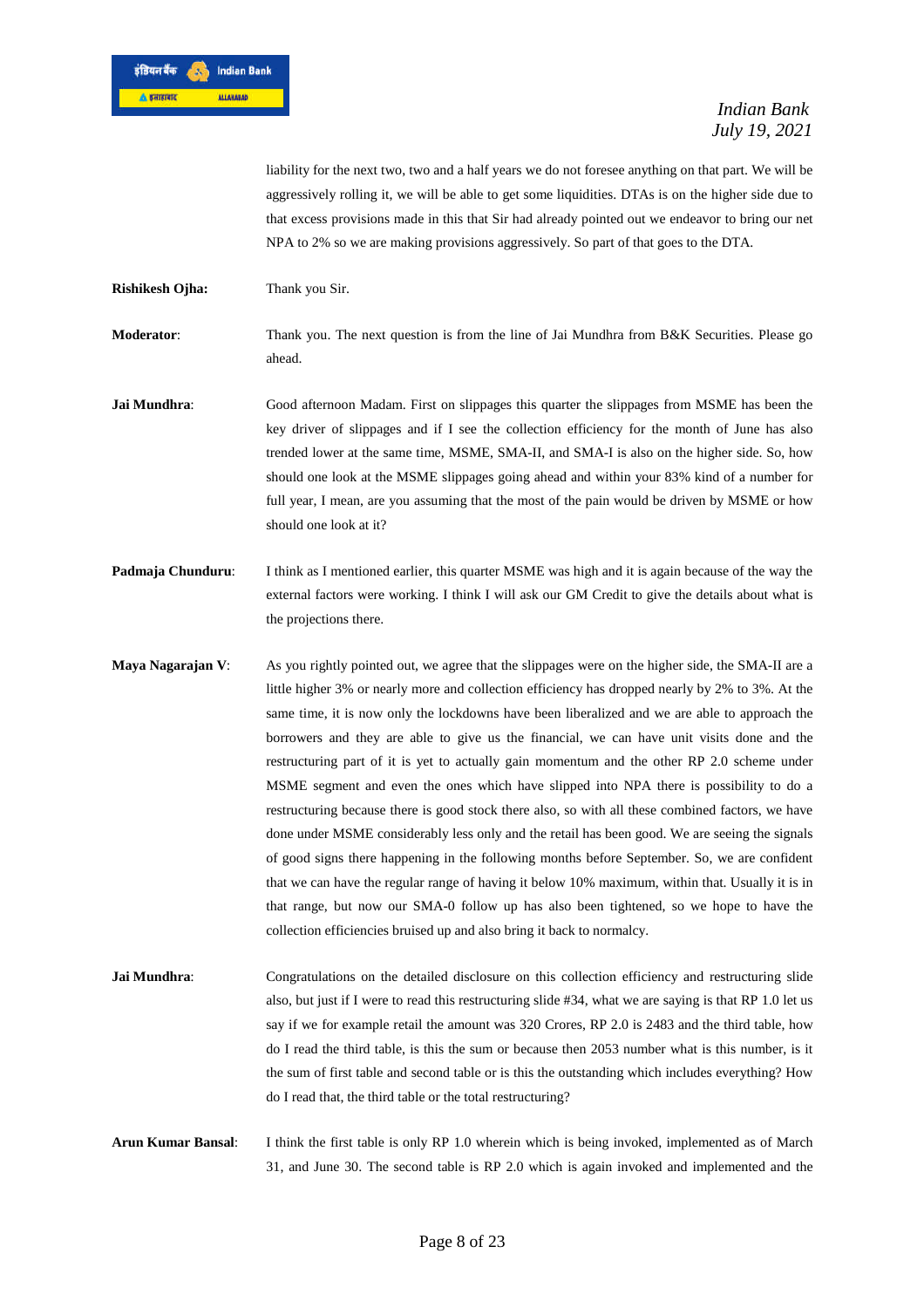

third table indicates all the risks and adjustments done including the CDR, NPR, 5/25 and the present transfer and all these, that is the third table, this is as of up to date, June 30.

- **Jai Mundhra:** But if I were to total let us say table I and table II then it should be let us say for example, retail 320 plus 2483 is not matching with retail of 2053. So, I was a bit confused as to is this the addition or what is the peak you think?
- **Maya Nagarajan V:** That is actually eligible or what is expected to be restructured and what has happened as on date and the time limit is still available in RP 2.0 till September. As far as RP 1.0 is concerned the time period for invocation is over, but implementation time period is still available. That is why we have depicted both.
- **Arun Kumar Bansal**: The question is implemented, implemented for RP 1.0, RP 2.0. It is not totaling the other table. Implemented is 320 in the case of RP 1.0, second is 2483?
- **Maya Nagarajan V**: That is because of certain recoveries and closures which have happened that it has got reduced. It is fully implemented. As far as retail and MSME is concerned, it is fully implemented, but the numbers are reduced of certain closures or because of recoveries.
- **Arun Kumar Bansal**: If any issues are there, we will take it separately.
- **Jai Mundhra:** The two data points this ECLGS if you can have the number handy for 1, 2, 3, 4 or the total, if you have any breakup there.
- **Arun Kumar Bansal**: The table 3 is complete. The table 3 indicates the entire restructured book of the bank as of June 30, 11837, 17138 was done of which NPAs done the net is 11837, but that RP 1.0 and RP 2.0 RP 1.0 is again correct, RP 2.0 will be the clarification, whether how much is implemented and if there is a case, we will take is separately.
- **Jai Mundhra:** Actually, I was asking on ECLGS or GECLS if you have the outstanding number sanctioned disbursed under the ECLGS scheme?
- **Arun Kumar Bansal**: If you can repeat?
- **Jai Mundhra**: Sir, ECLGS disbursement, Emergency Credit Line Guaranteed Scheme, if you have the number what is the outstanding sanction or outstanding disbursement?
- **Sudhakara Rao K S:** I am Sudhakar Rao, GM MSME. Regarding ECLGS 1.0 the disbursement was 5330 Crores and under the additional one that is another 10% additional, they have given, there it is sanctioned and disbursed is small amount, it is only 9 Crores. It is under progress.
- **Jai Mundhra**: Anything on 2, 3, 4 Sir? I mean what is the total number if you have?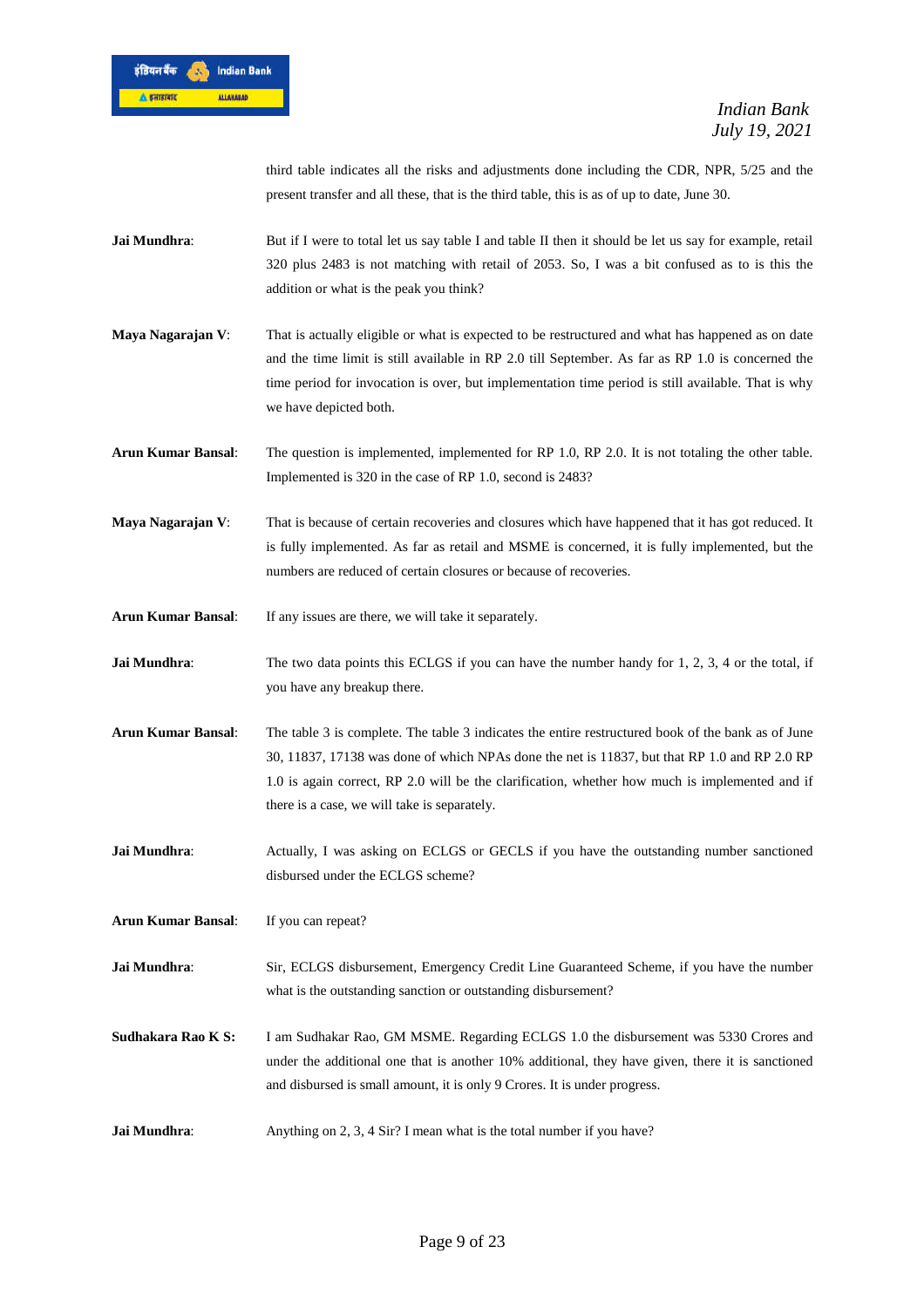

- **Sudhakara Rao K S:** Under 3, eligible are 288 Crores, so far we have sanctioned 20 Crores and disbursed 16 Crores, still time is there, under subordinate debt also, we have sanctioned 14 Crores and the entire thing has been disbursed. 2745 Crores has been disbursed.
- **Jai Mundhra:** Thank you Madam. I will come back in the queue.
- **Moderator**: Thank you. The next question is from the line of Anand Ladha from HDFC Mutual Fund. Please go ahead.
- **Anand Ladha**: Hello Madam. Madam, I just understand that you guided for a 3% slippages for the full year, if you can also give some colour on what sort of recoveries and upgrades we are looking out in the current year and also recovery from return of assets?
- **Padmaja Chunduru**: Recovery we have projected 5000 Crores this year including NCLT and non-NCLT and upgradation of assets 4500 Crores. So, I will ask our ED Mr. Imran to give the details.
- **Imran Amin Siddiqui**: For this year, we have projected recoveries of 5000 Crores and another upgradation of 2500 Crores out of which 2000 Crores recovery will come from accounts less than 1 Crores and 3000 Crores from accounts more than 1 Crores. Upgradation will be 500 Crores from the less than 1 Crores and 2000 will be from more than 1 Crores. Expected recoveries from NCLT for the full year, is 1205 Crores. Non-NCLT accounts the income is around 3797 Crores.
- **Anand Ladha**: Sir, the NCLT recovery would be the accounts which we have not provided 100%?
- **Imran Amin Siddiqui:** Our NCLT provision is 99%, so it is almost 100%.
- **Anand Ladha**: If I have to put up of the 5000 Crores of recovery, we expect, how much we are expecting from accounts where we have made 100% provision or the return off accounts?
- **Imran Amin Siddiqui**: NCLT, I told, we are expecting 1205 Crores and almost 100% provided only.
- **Anand Ladha:** And on the tax side, if you can give us some colour like how much of deferred taxes that we are carrying so that we can set it off against the probable of profit, we are expecting?
- **Arun Kumar Bansal**: The deferrals we have created for this quarter 1400 Crores apart from that we were having around 2800 Crores at the year beginning. On that deferred assets this 330 is what we have taken the x amount on that part. So, now in our books, we are having 3175 Crores.
- **Anand Ladha:** Sir, by when we can utilize this? So, when we are expected to move to the new tax regime?
- **Arun Kumar Bansal**: We are already in the new tax regime from December 2020 onwards. So, at this time also, the reversal happened. The DTA reversal is an ongoing process, creation and reversal. This time also there was a reversal of around 90 Crores quarterly, so as and when it is due, timelines are over,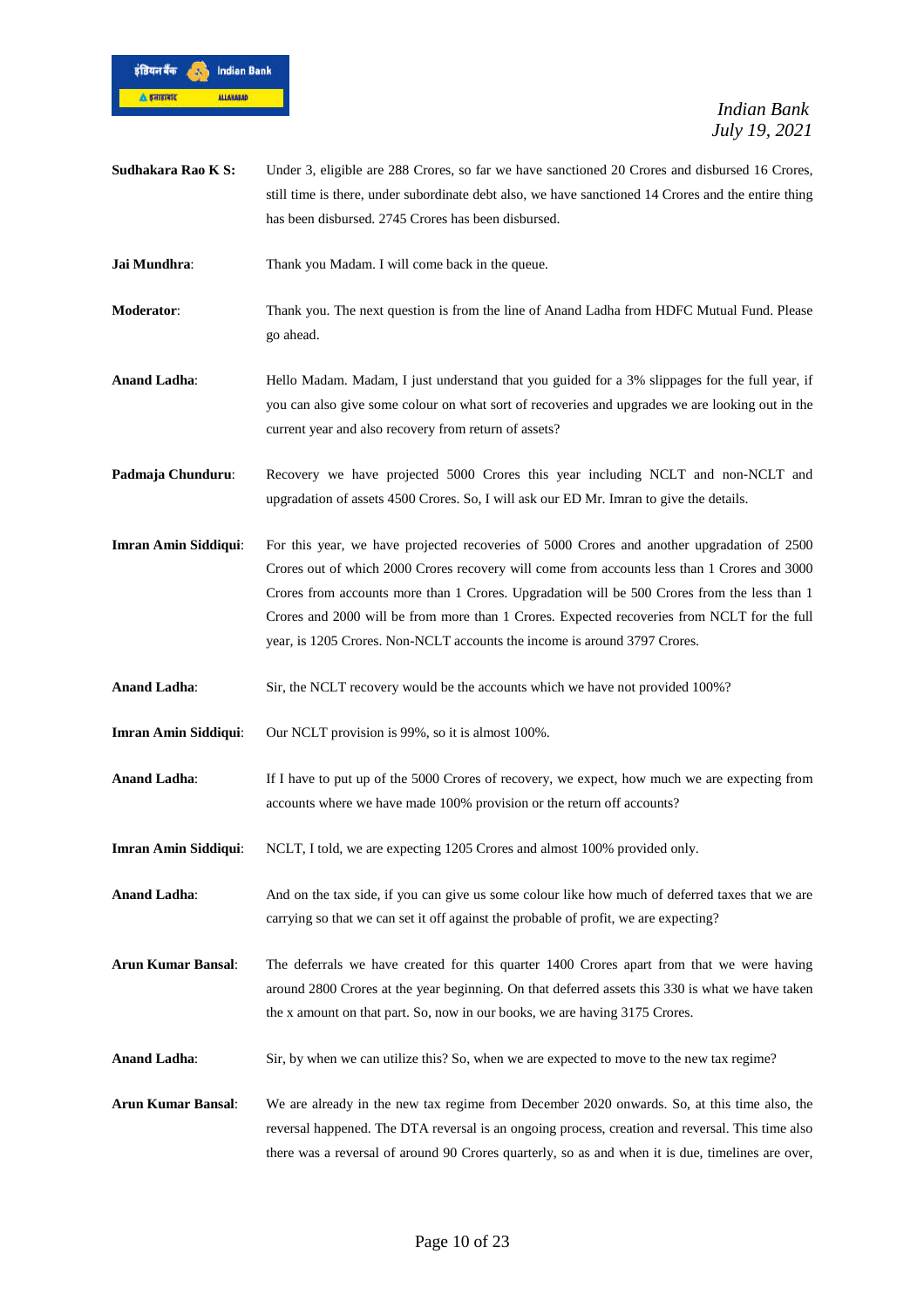

we are doing a reversal part also. So, both are there. The amount outstanding of DTAs is 3175 Crores.

- **Anand Ladha**: Thank you Sir. That is all from my side.
- **Moderator**: Thank you. The next question is from the line of Mahrukh Adajania from Elara Capital. Please go ahead.
- **Mahrukh Adajania**: Probably in upgrades there is an amount of, in the NPAs and upgrades, the amount shown is of future retail and this would be the upgrades of the retail account?
- **Maya Nagarajan V**: Future retail is included there.
- **Mahrukh Adajania:** That will be a major portion, right of upgrades?
- **Maya Nagarajan V**: That is the major portion, there is also MMTC it is about 200 Crores.
- **Mahrukh Adajania**: This time also, there was a corporate slippage of 600 Crores, so which sectors, was it just one or two accounts or just one account and if you could specify that sector?
- **Padmaja Chunduru:** There were two, three. One account of 200 Crores out of that of about 150 Crores, so these are the majors, the rest are the smaller accounts. One jeweller account of 200 Crores and then another steel account of 150 Crores, there were two road assets which together are about 250 Crores and the rest are about very small account.
- **Mahrukh Adajania**: Got it. The other question, I wanted to check is, can I repeat the ECLGS amounts that you mentioned between 1, 2, 3, 4 and 5, the disbursals? You said 5330 was ECLGS 1.
- **Arun Kumar Bansal**: 1.0 we have disbursed 5330 Crores, in 3.0 that is 15 Crores disbursed, then recently announced additional 10% that is 8.50 Crores, and the subdebt for stressed MSMEs that is 13 Crores and 4.0 we are yet to do that because it was recently announced, so before 30<sup>th</sup> we are yet to do, and the 2.0 my colleague will tell you Sir.
- **Sudhakara Rao K S:** As far as the corporate is concerned, the total sanction amount is 1041 Crores, ECLGS 2.0 and out of this disbursed is 741 Crores. Sanctions 1041 Crores and disbursed 741 Crores.
- **Mahrukh Adajania**: Madam in the health infrastructure scheme how much have you lent?
- **Padmaja Chunduru:** Health infrastructure you are asking?
- **Mahrukh Adajania**: Yes.
- **Padmaja Chunduru:** Right now we have done something below 100 Crores, but there are proposals in the pipeline this is for the hospitals or the oxygen plant, so above 300 Crores to 400 Crores proposals will be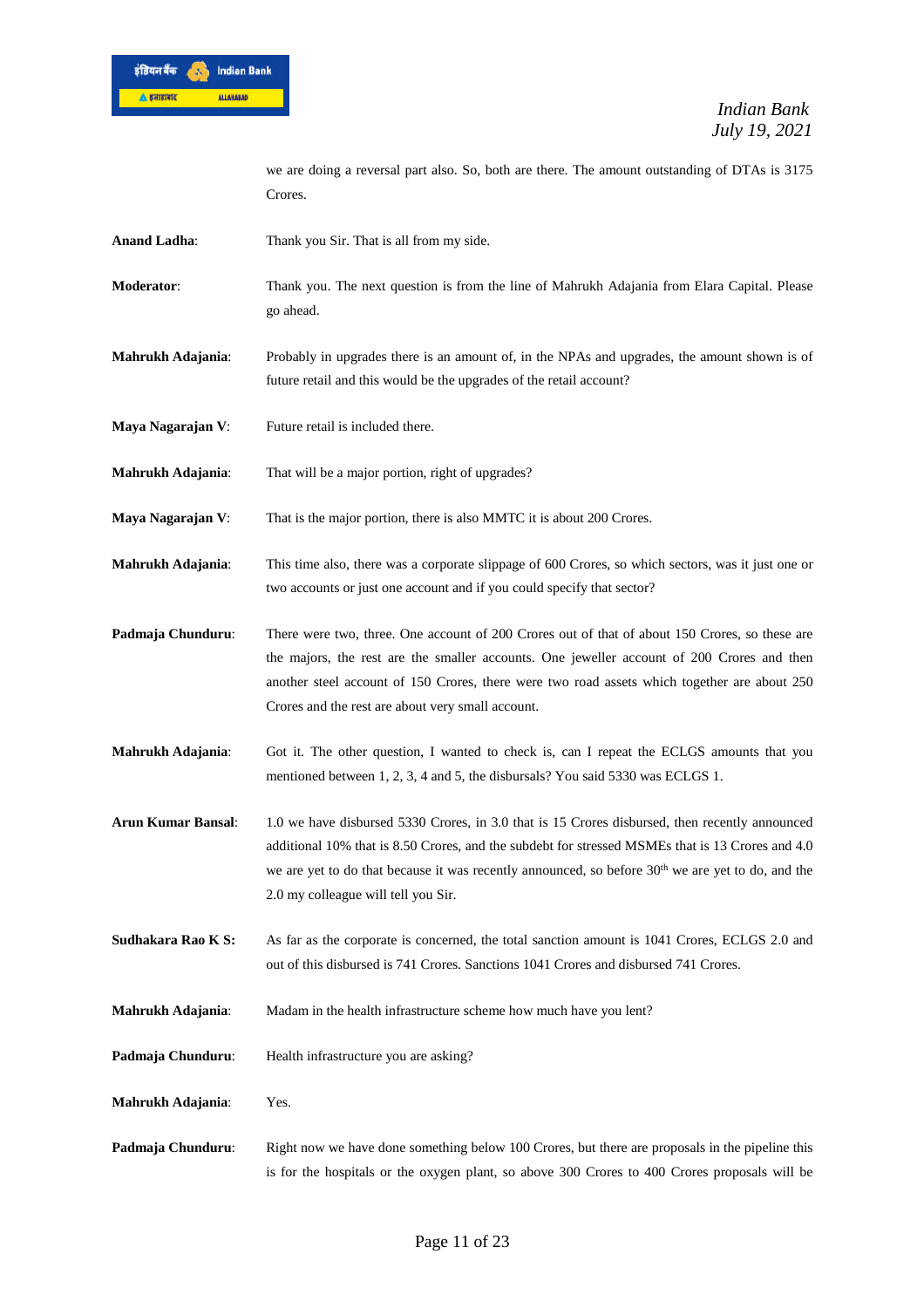

probably going through this month. On the individual health support to the individuals for their medical expenses and hospitalization expenses that has been upped to 500 Crores, 580 Crores that has been disbursed so far. This is the COVID portfolio that we are building.

**Mahrukh Adajania**: Was there any slippage in the ECLGS so far, I mean, either the ECLGS or the base loans slipping? Was there any slippage in MSME?

**Maya Nagarajan V**: No slippage so far.

**Mahrukh Adajania**: Madam, one last question on MSME collection efficiency, why has it trended down in June because of course May was peak and then June at least in the second half there was opening up, so why has the collection efficiency declined in June over May?

- **Padmaja Chunduru:** I think as soon as the lockdown was lifted, the unit does not start getting cash. It needs to stabilise and we also saw how difficult it was for people to even move out or take any services or any purchases, so I think, we need to give the MSME, and I expect that in July it is picking up, so end June not every city was up and running, so I think there was a slight hesitation in terms of opening up also. So, I think, we can give that benefit of doubt about June for MSME especially and even in the banks, the staff, the way they have been impacted, it takes time for people to feel confident into the field and do their routine jobs, so I think July will be and we have already seen the first fortnight of July the collection efficiency picking up. I think that would auger well for the coming quarters.
- **Mahrukh Adajania**: Madam, any time during the call, could you give a breakdown of slippage for FY2021? We have 4Q but for the fuller FY2021 if you could give the breakdown?
- **Padmaja Chunduru:** We will give you. I think that was probably there in the last, but we will definitely give you.
- **Mahrukh Adajania:** 4Q for the full year FY2021 quarter?
- Padmaja Chunduru: Yes, we will give you the full year FY2021 slippages.
- **Arun Kumar Bansal**: You want the full year March 2021?
- **Padmaja Chunduru**: Yes she wants full year.
- **Mahrukh Adajania**: Full year.
- **Arun Kumar Bansal**: Total full year was 9429 on 55 Crores and recovery was 3860 Crores.
- **Mahrukh Adajania**: Breakdown of slippage into agri, retail, MSME?
- **Arun Kumar Bansal**: That Maya will give separately.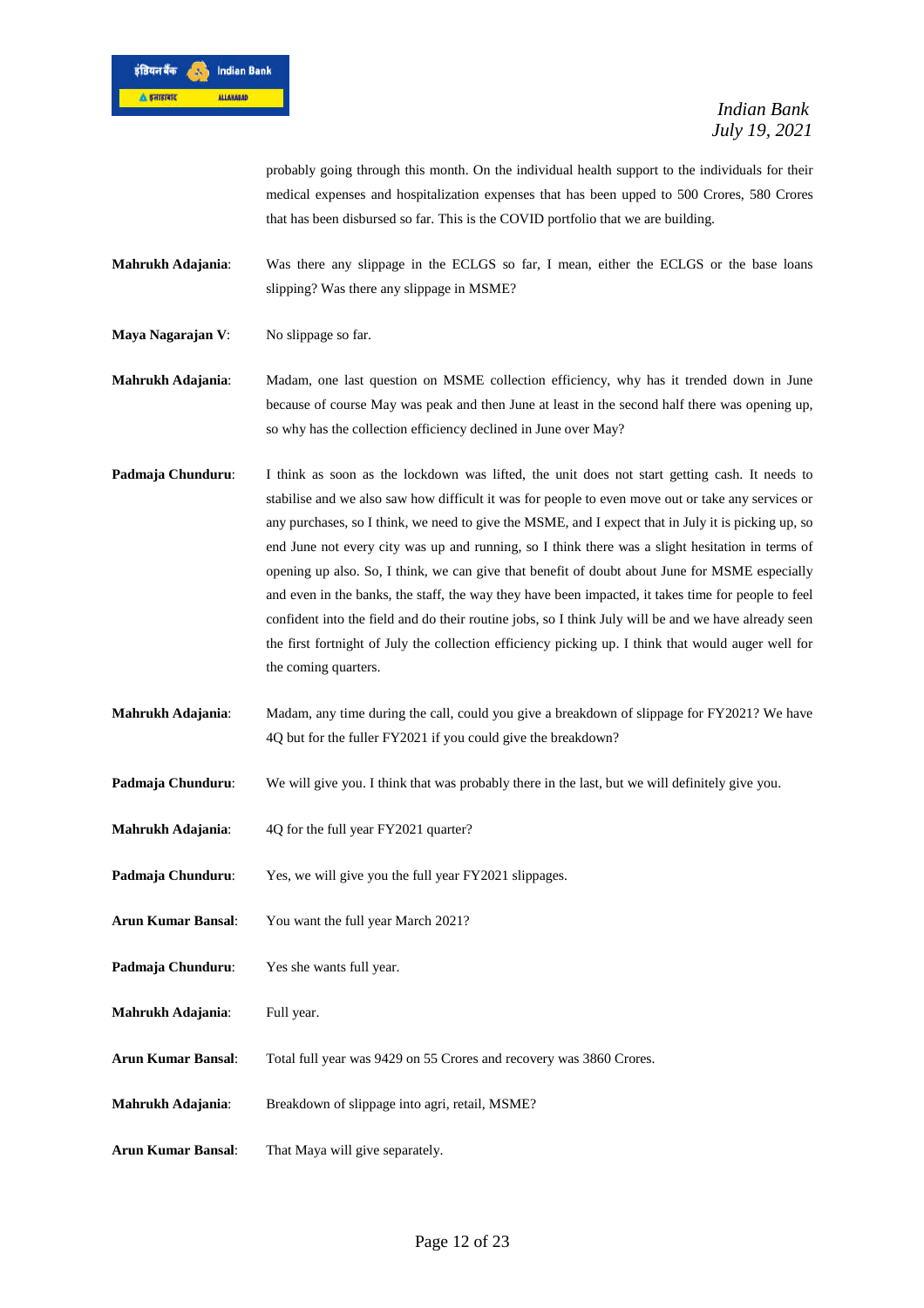

| Mahrukh Adajania:         | Thank you.                                                                                                                                                                                                                                                                                                                                                          |
|---------------------------|---------------------------------------------------------------------------------------------------------------------------------------------------------------------------------------------------------------------------------------------------------------------------------------------------------------------------------------------------------------------|
| Sudhakara Rao K S:        | FY2021 retail was 1113 Crores, agri 1348 Crores, MSME 2924 Crores and corporate sector is<br>3430 Crores.                                                                                                                                                                                                                                                           |
| Mahrukh Adajania:         | Thank you so much Sir.                                                                                                                                                                                                                                                                                                                                              |
| Moderator:                | Thank you. The next question is from the line of Aman Elahi from Invested India. Please go<br>ahead.                                                                                                                                                                                                                                                                |
| Aman Elahi:               | Firstly, with respect to the MSME again, so you have given collection efficiency as of June so<br>just wanted to understand how is that number vis-à-vis the collection efficiency in March, which<br>would be the numbers from where you started seeing a decline?                                                                                                 |
| Maya Nagarajan V:         | As of now it is 78%. We are seeing that it will definitely improved over the coming period and<br>you wanted it by March, is it?                                                                                                                                                                                                                                    |
| Padmaja Chunduru:         | He wants from March 2021 going back?                                                                                                                                                                                                                                                                                                                                |
| Maya Nagarajan V:         | MSME in March 2021 90% it was.                                                                                                                                                                                                                                                                                                                                      |
| Padmaja Chunduru:         | Between April, May and June it                                                                                                                                                                                                                                                                                                                                      |
| Maya Nagarajan V:         | It tapered, from 85 it was around 85. MSME was 90% and it has come in April 85 and slowly it<br>has been tapering down, but we hope that it will be restored soon and we hope that it will come<br>back to at least 88% to 89% before September definitely, 90%.                                                                                                    |
| Padmaja Chunduru:         | Receivables were also stuck everywhere so that is why we could not come back with the<br>collection efficiency and restructuring model is available so we are making use of that mode.                                                                                                                                                                              |
| Aman Elahi:               | That is it from my side. Thank you.                                                                                                                                                                                                                                                                                                                                 |
| Moderator:                | Thank you. The next question is from the line of Amit Mehendale from RoboCapital. Please go<br>ahead.                                                                                                                                                                                                                                                               |
| <b>Amit Mehendale:</b>    | Thank you for the opportunity. I wanted to understand if you report interest reversal for this<br>quarter. If I remember the last quarter the interest reversal was about 1200 and prior to that we<br>were doing about 10000 Crores of interest income for the quarter which has now dropped to 9600<br>Crores. So, just wanted to know a little bit more on this? |
| <b>Arun Kumar Bansal:</b> | The interest income the accounts which are kept standard, wherever we are charging the interest<br>there is reversal there, it is about 200 Crores because three four accounts because other things are<br>kept standard, so whatever the interests are being charged each and every quarter we are                                                                 |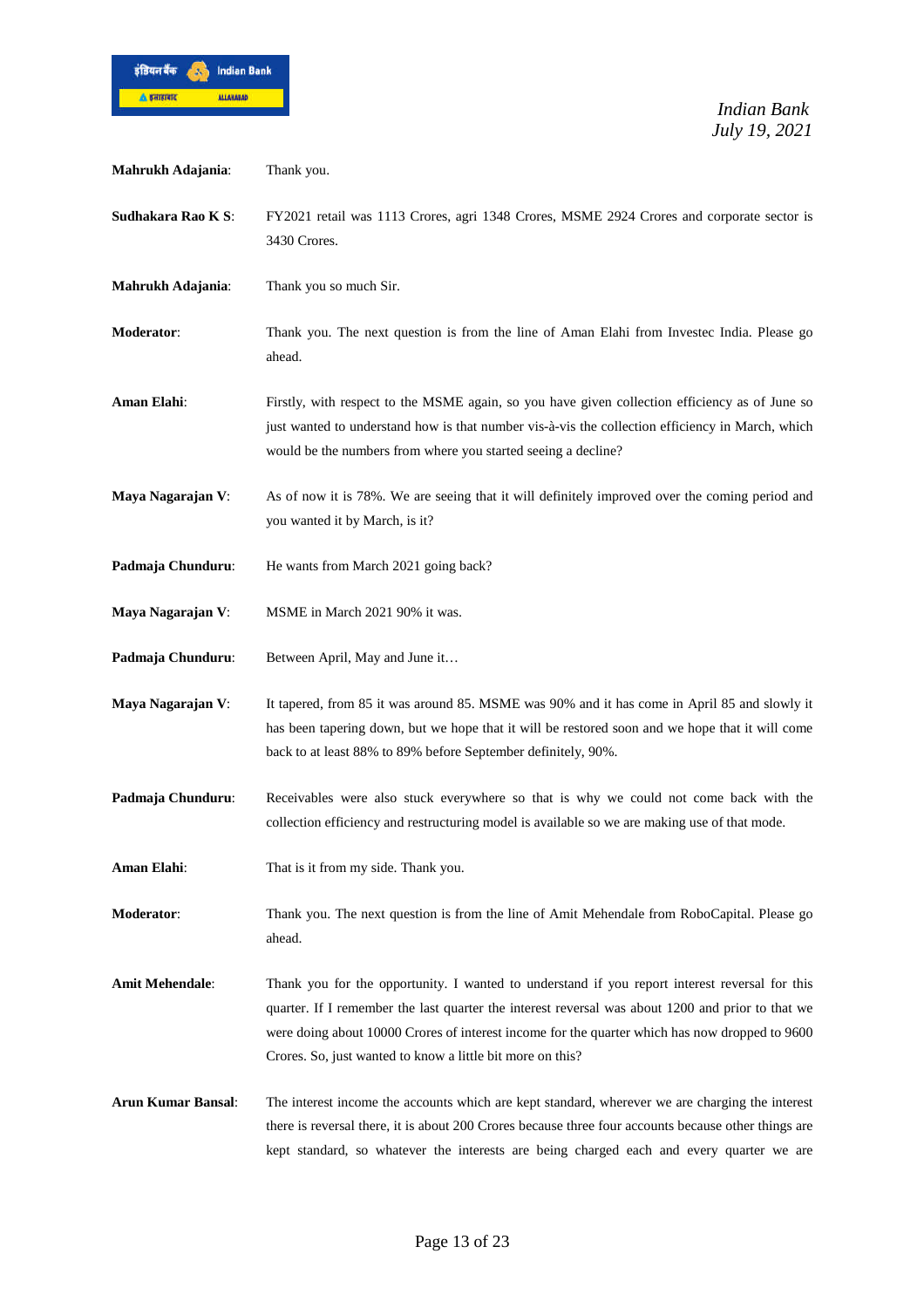

reversing it and providing it fully, but actually the yields on advance have also come down when compared to the last year and the overall interest income is low.

Amit Mehendale: Sure, any guidance on the loan book growth for next three quarters?

**Padmaja Chunduru:** As I already mentioned, given that we expect the corporate book to grow, in this current year, we are looking at 10% growth in the current year. Earlier, we had projected a higher growth, but I think we will take it as the economy opens up and RAM especially I think is growing at a good cliff and overall between 10% and 12% is what we expect?

**Amit Mehendale**: Thanks a lot.

- **Moderator**: Thank you. The next question is from the line of Mona Khetan from Dolat Capital. Please go ahead.
- **Mona Khetan**: Good evening Madam. My first question is pertaining from the corporate account, is the infra NBFC still standard in your books, SREI Infra?
- **Arun Kumar Bansal**: SREI Infra is standard in the book is because of the NCLT order but we have already provided 20%, so 400 Crores is provided as we said.
- **Mona Khetan:** The recoveries from DHFL that is likely to come in Q2?
- **Arun Kumar Bansal**: Hopefully, Q2 we expect it or maybe latest by Q3. We are going to fully provide.
- **Mona Khetan:** What is your exposure on DHFL?
- Padmaja Chunduru: 1300 Crores.
- **Mona Khetan**: On the tax write back, while you did give some details on the DTA that you already carry, what sort of tax rate could on expect over the next two years given the deferred tax assets that we have?

**Arun Kumar Bansal**: As we have already told we have in the new tax regime only, it is 25.135% and we have already informed that seeing the cumulative losses and set off, and there is no tax liability for the next two to three years period.

- **Mona Khetan**: Thanks. Lastly if you could share the breakup of slippages for this quarter, the 44100 slippages into corporate and MSME and retail? Thank you.
- **Padmaja Chunduru:** I think the overall slippages 4204 Crores of which agri is 375 Crores, retail is 627 Crores, MSME 2456 Crores and corporate 745 Crores.

**Mona Khetan**: Thank you.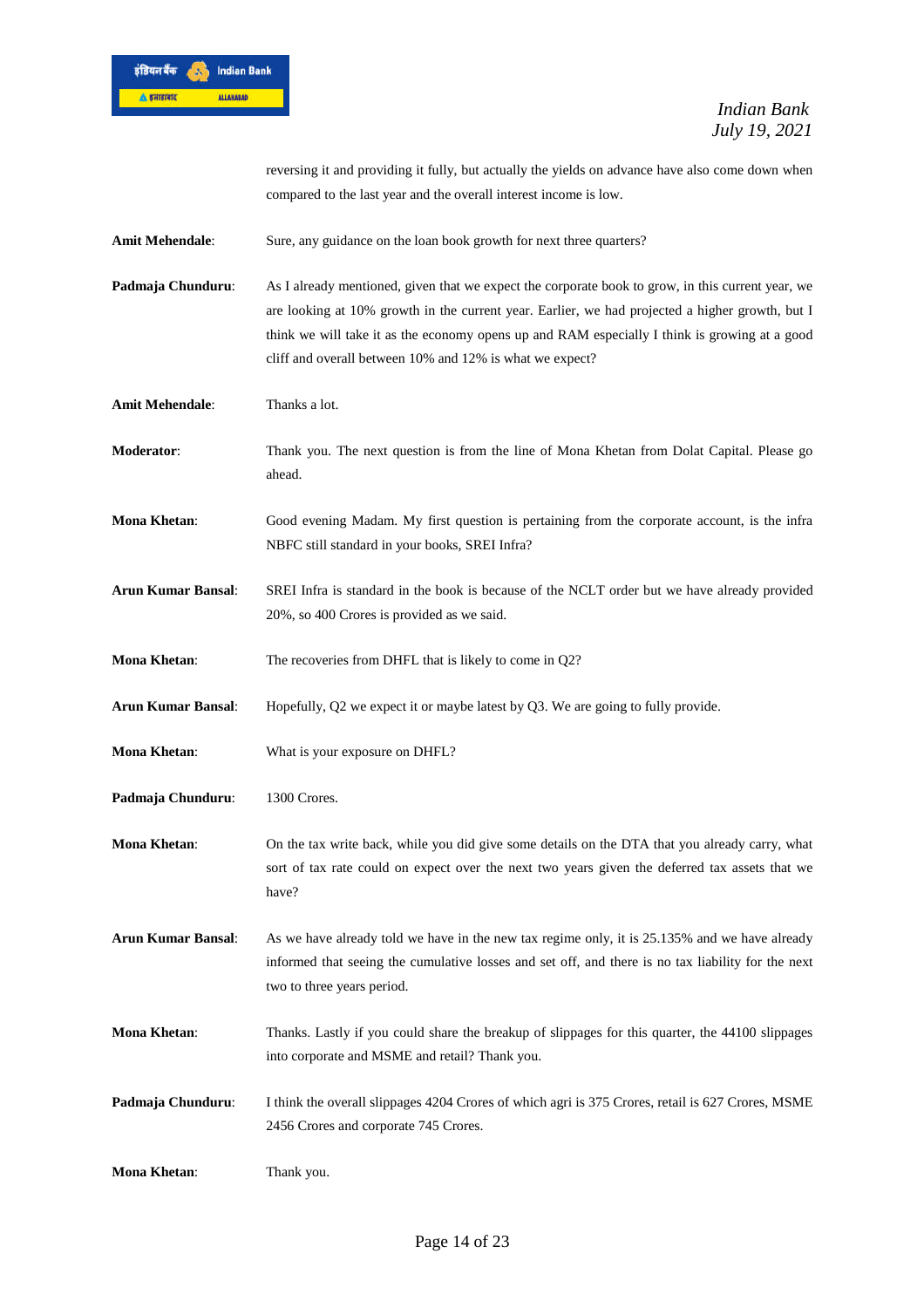

| Moderator:           | Thank you. The next question is from the line of Antariksha Banerjee from ICICI Prudential<br>Asset Management Company. Please go ahead.                                                                                                                                                                                                                                                                                                                                                                                                          |
|----------------------|---------------------------------------------------------------------------------------------------------------------------------------------------------------------------------------------------------------------------------------------------------------------------------------------------------------------------------------------------------------------------------------------------------------------------------------------------------------------------------------------------------------------------------------------------|
| Antariksha Banerjee: | Two questions; one is in the MSME can you tell me what percentage of your collections would<br>involve the physical person or hiring cash?                                                                                                                                                                                                                                                                                                                                                                                                        |
| Padmaja Chunduru:    | I did not get your question. What did you ask about recovery in MSME?                                                                                                                                                                                                                                                                                                                                                                                                                                                                             |
| Antariksha Banerjee: | What percentage of your book, the collections have been physically. I mean, there is manual<br>involvement.                                                                                                                                                                                                                                                                                                                                                                                                                                       |
| Padmaja Chunduru:    | Collection in MSME does it happen physically manually or does it happen by remitting or phone<br>calls and all that?                                                                                                                                                                                                                                                                                                                                                                                                                              |
| Maya Nagarajan V:    | Collections is by both Sir. We do by call centres, we do by our PCs, our personal contacts and it<br>is remitted physically also or if they come and remit physically also, or they do it online also. It is<br>a mixed way.                                                                                                                                                                                                                                                                                                                      |
| Antariksha Banerjee: | The reason I was asking Madam is because during this lockdown the physical collections would<br>have been more difficult compared to remitting directly. So, is the physical collection a big<br>chunk of the book and that is contributing to this elevated stress?                                                                                                                                                                                                                                                                              |
| Padmaja Chunduru:    | I do not think the physical part is, yes, part of it is physical, but assuming that stress has the<br>money to pay. If MSME units are not functioning because of various factors impacting them,<br>then the cash flows are impacted, so the repayments are not coming in is also because of the unit<br>not able to generate the cash to pay. So, I think, it is both the physical part is part of it but the<br>more important one is whether they are able to earn to pay the banks so that is why this<br>restructuring and all this schemes. |
| Sudhakara Rao K S:   | Secondly whatever the receivables are coming, they get credited to the current account or the<br>stressed account reserve and then the balance is available, we recover it is good. If the collections<br>are there, there should not be easy asset.                                                                                                                                                                                                                                                                                              |
| Antariksha Banerjee: | Second is of the new amalgamated entity what percentage of the book currently live is out, the<br>reason I am asking is because south, very broadly speaking entered into the lockdown and<br>restrictions later compared to the north and west and that somehow reflecting your collection<br>numbers as well because in the retail SME, although the collections were lower in June versus<br>May. So, jus the non-south and south split is that a massive, do we have a number?                                                                |
| Padmaja Chunduru:    | I do not think, yes, to some extent that is true, but in the south again, most of the places were<br>impacted and there was a lockdown as you mentioned somewhat later, but I think it is more about<br>the impact from the industry itself, so this is evenly spread across, I feel, especially in MSME                                                                                                                                                                                                                                          |

that one sector is paying or one geography is paying is not the case, I think it is evenly distributed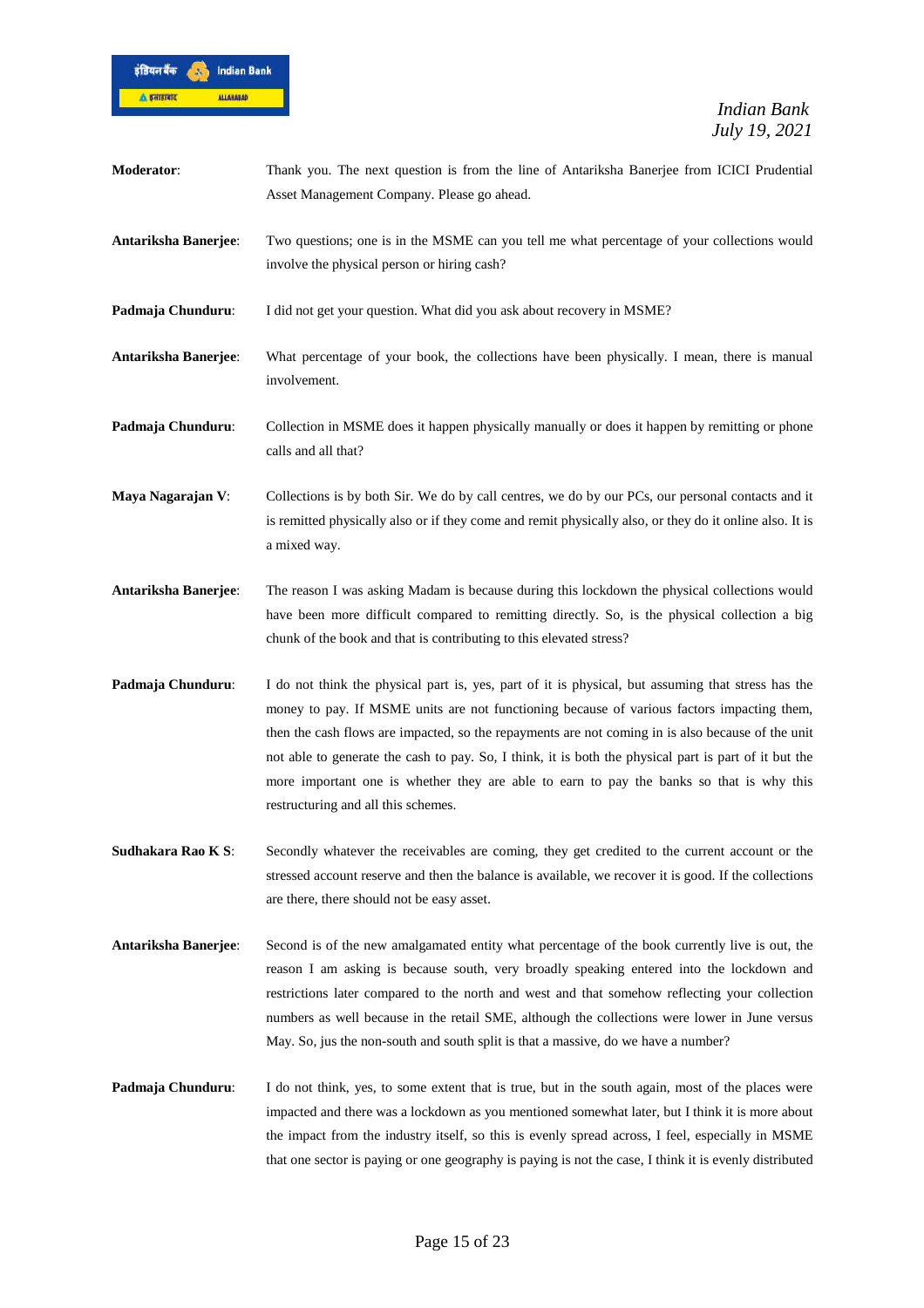

but we should get into that kind of granularity. It is good you asked the question, we will get this data covered.

**Antariksha Banerjee**: Thank you Madam. That is all from me.

**Moderator**: Thank you. The next question is from the line of Mahesh from Kotak Securities. Please go ahead.

**Mahesh M.B:** Madam, just a couple of questions; one, in terms of the 2600 Crores odd of restructuring which happened on the corporate side, could you give us some colour on which sectors and segments which have taken this restructuring?

**Arun Kumar Bansal**: I can say that we do one Riken Group is there in Mumbai and there is one power group is there. So it mainly comprises of seven accounts.

**Mahesh M.B:** The second question is in your QIP document, you had indicated that Bhushan Power and Steel was still an impaired in the books as of March 31, why was this not upgraded and have you upgraded it in this quarter?

**Arun Kumar Bansal**: What we have done is actually in case of Bhushan Power and Steel, it is subject to it is a constrict payment. So, what we have done is to the extent of the recoveries, we have taken to our internal account, and while this amount was outstanding as of March that is fully provided 100%, this quarter we have technically written it off.

**Mahesh M.B:** So, it was not an upgrade?

- **Arun Kumar Bansal**: It is not an upgrade. Technically, it is pure recovery that we have taken to our income, we did the provision and taken to its income account, this quarter the balance amount we have written it off technically, so as and when any directions or decisions from the court, we will take a view accordingly how to handle it.
- **Mahesh M.B:** There are some other accounts like Chanani and SREI and all, have you seen resolution from the accounts as well?
- **Arun Kumar Bansal**: In these particular accounts, the collections are coming which is driving the SB account but because of that the order they have not risen the payment, but Chanani Machines at least we are hopeful to bringing substantial recovery in that and even they are trying to sell that to Qube. I think one of the APE funds.

**Mahesh M.B:** Thanks a lot.

**Moderator**: Thank you. The next question is from the line of Sai Karthik from Investec. Please go ahead.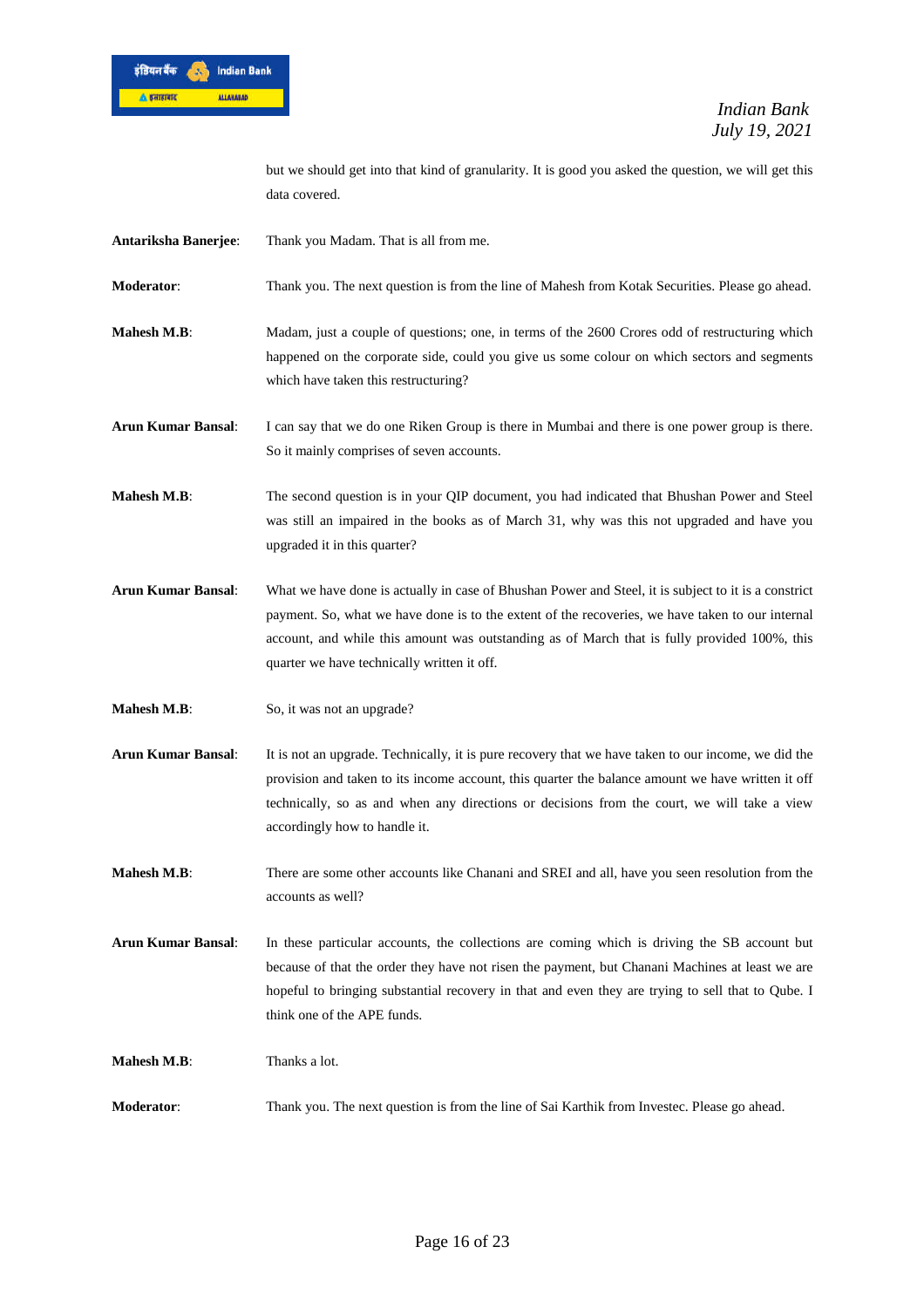

- **Sai Karthik:** Thank you. Madam, there are several disclosures on the restructured book. I just wanted to know if there is any overlap between the three four disclosures that we have given and what is the nonoverlap outstanding restructured advances as of Q1?
- **Padmaja Chunduru:** Overlap between what, restructured and SMA?
- **Sai Karthik:** Yes, there are RP 1.0, there is RP 2.0 and then you also have another disclosure which sort of gives the total restructured at 17138 of which 11837 is standard. So, is the 11837 be cumulative amount of the total restructuring that has happened?
- **Padmaja Chunduru:** Overall, restructured book of the bank, which is standard.
- **Sudhakara Rao K S**: What do we mean by standard, SMA0, 1 or 2. But it will be in the standard SMA0 or 1 or 2. Mainly for the 90% it is standard in SMA0, maybe a little bit which is under SMA1 and 2.
- **Sai Karthik:** From your SMA disclosure that is the special mentioned account disclosure, about 22% of your MSME book is currently in overdue position, but that is actually sounding a very, very high number, traditionally I wanted to get how high this number went up to?
- **Maya Nagarajan V**: Normally, our SMA portfolio will be totally around 70000 of which talk about MSME only. In MSME the general trend is to have about 30% to 40% in total SMA which actually if we compare with May 31, 2021 the MSME totally has come down the SMA part of it. It is more on the SMA0 and it has come up a little high on the SMA2. SMA1 is in fact has come down to 29% from 33% and normally the range is 50% moves from SMA0 to SMA1 then 20% it moves. But now because of these factors, it is moving in this direction.
- **Sai Karthik**: Do you anticipate a high level of slippages from this 12000 Crores odd amount in MSME for the next two three quarters?
- **Maya Nagarajan V:** No, we are expecting a decline only, a phased decline.

**Sai Karthik:** The SMA book I understand, but would there be a significant slippages from this 12200 Crores or as you said, there could be restructured and probably in the moratorium period and hence no risk of default yet?

**Padmaja Chunduru**: Definitely there would be an uptick in the slippages from MSME, but when we calculated the overall slippage ratio we have taken the other segments into account even in MSME I think restructuring will bring in certain level of upgradation and these figures are again very typical to this quarter. So, going forward we do not see such a high percentage there, but definitely compared to the pre-COVID times, this time the MSME book is going to be more vulnerable and there would be slightly higher 10 BPS to 12 BPS higher slippage in MSME definitely.

**Sai Karthik**: Thank you.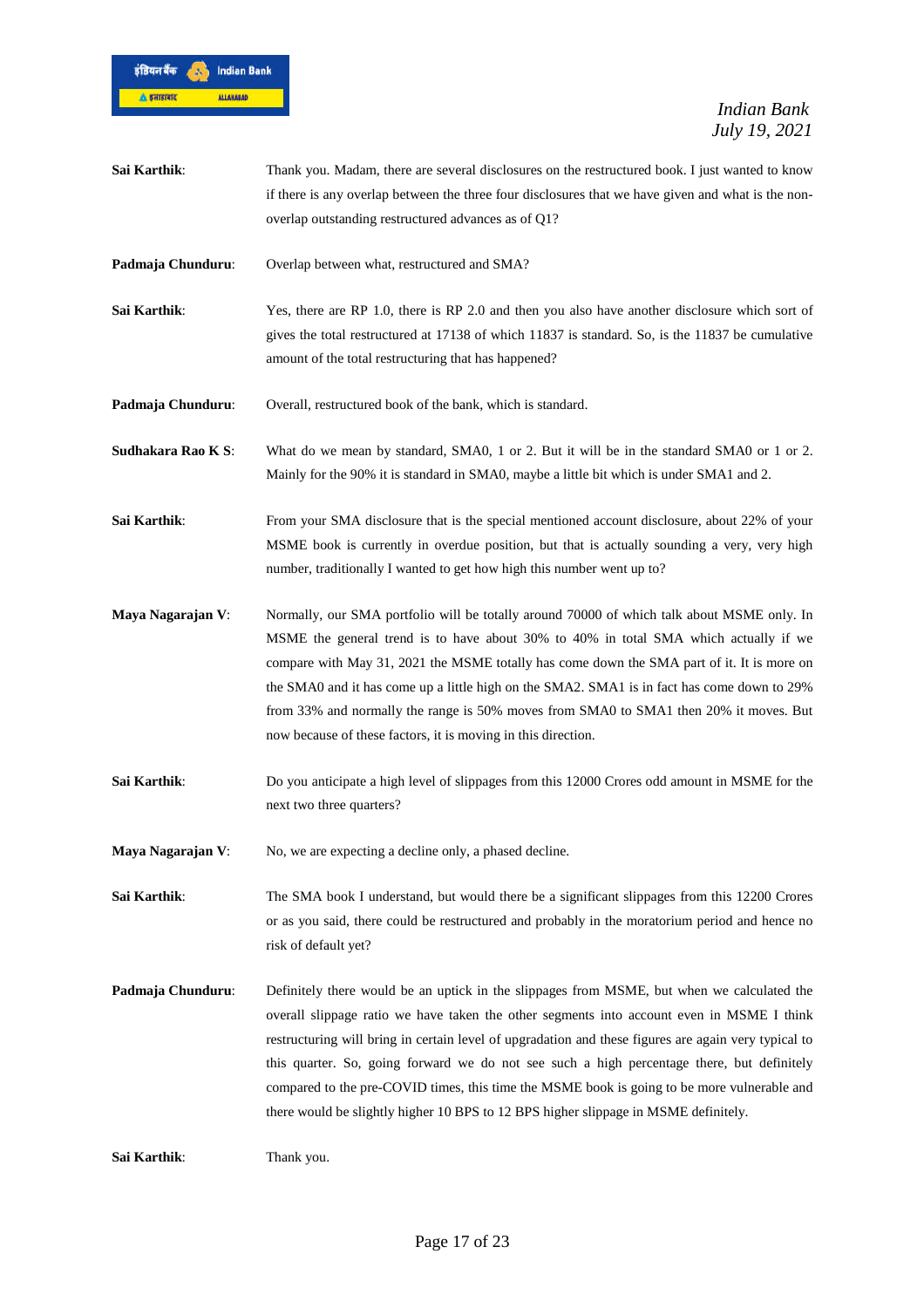

**Moderator:** Thank you. The next question is from the line of Jai Mundhra from B&K Securities. Please go ahead.

**Jai Mundhra**: Two questions; one on this retail collection efficiency you told the slippage one in May it went up, and then in June counterintuitively it looks like it has gone down which is slightly counterintuitive. So any reason Madam, why this is the case that the retail collection efficiency has gone down?

- Padmaja Chunduru: You can see it has gone down in retail sector mainly under mortgage loan and educational loan primarily the mortgage loan part of it is with the business and MSME segment only, who are facing stress now due to the lockdown and second wave and all, and educational loan borrowers are also in stress because either due to loss of employment or salary cut or difficulties in securing an employment, so the collection efficiency dropped down for these reasons only in retail segment. So we are picking up now. Both retail and MSME now July beginning on the first part, we see it picking up not drastically, but it is picking up.
- **Jai Mundhra:** The last thing on BB and below we have given additional disclosure this quarter as well, but if you look at the slide 21 where we have given 14455 Crores of corporates which are below BB and below and having more than 100 Crores exposure these corporates are definitely not there in SMA1 or SMA2 because that number is very small, so as to say, or at least the SMA2 I small, SMA1 is slightly higher at 4000, but how to look at this numbers, which are not sovereign having BB and below rating, how to look at this number 14400 Crores in terms of risk? Thank you.
- **Padmaja Chunduru:** We did as much analysis as possible on BB and below. I think this quarter what you are asking is about 14455 Crores?
- **Jai Mundhra:** Right Madam. Is there any embedded riskiness because while the SMA2 number in corporate is small, SMA1 number is reasonable, but it looks like within corporate this is the most riskiest thing, how do you assess the riskiness?
- **Padmaja Chunduru:** Some of these MSMEs the reason is they are good, companies with good collateral, they would still not get BBB rating. So, we have many of those companies and then of course government we have given separately. Even this corporate includes the SREI figure. That itself is 2000 Crores. So, I think more or less when we do the breakup, further breakup, there BB or B also but many of these are hospitals, educational institutions, CRE, LRD exposures, so we have security and collateral and the cash flows are good enough and the bank has a very good relationship with many of these companies. So, from the breakup I see at least another 5000 Crores to 6000 Crores of very good accounts, yes they may not get a BBB rating for whatever reason, but for the bank they are well established customers and I do not see any unusual risk in that portfolio.

**Jai Mundhra:** The recently upgraded future will also be sitting here, right or that will be outside of this?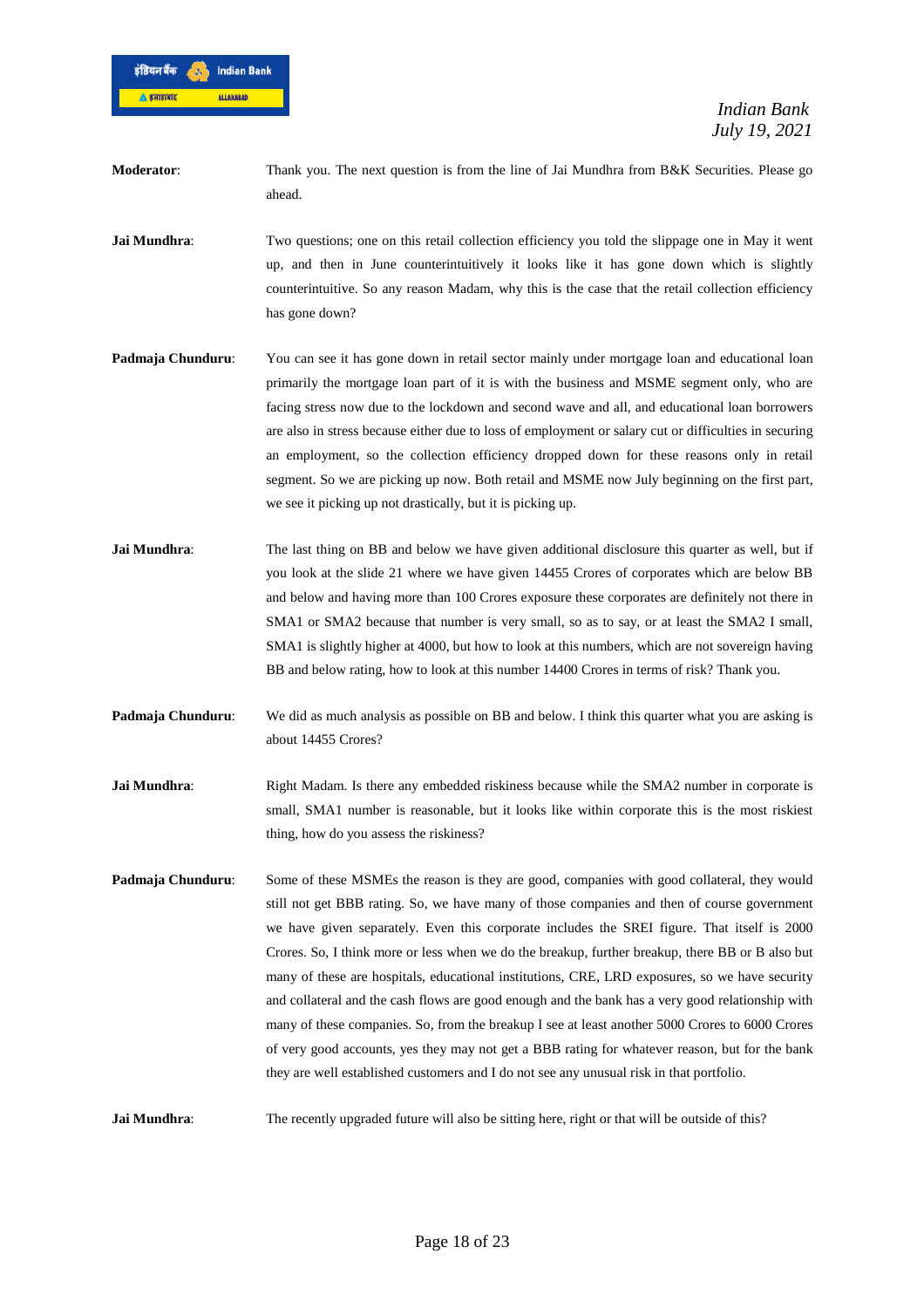

- **Sudhakara Rao K S:** Future is also sitting there, even SREI is sitting there, RKM is sitting there and we have Delhi Metro expense sitting there.
- **Jai Mundhra:** The last thing Sir, on restructuring if you can give a range as to by September how much are you expecting the total restructuring? It looks like you have given fairly good details as on today, but what this number could be by as this close? Thank you.
- **Maya Nagarajan V:** We had originally predicted an expected amount of 9000 Crores which will be somewhere around 2.5% to 3% of the standard advances, so far we have already done under the RP 2.0 scheme 3575 Crores and as on date it has nearly touched 4300 Crores. So, I think, we will be within that 3% maximum.

**Jai Mundhra:** So 3% for RP 2.0, right?

- **Maya Nagarajan V:** Yes. 3% for our standard advances, which may come up to about nearly 6000 Crores to 6500 Crores.
- **Jai Mundhra**: So, 6000 Crores to 6500 Crores of which let us say 3600 Crores, almost is already done, so additional let us say 2500 Crores o 3000 Crores, is that what you are implying Madam?
- **Maya Nagarajan V:** Yes.
- **Jai Mundhra:** Thank you so much Madam. All the best.
- **Sudhakara Rao K S**: One more thing, we would like to tell you in the case of BB and below B one thing is even the companies having liquidity only a BBB and above the other maybe BB then what we do is we have taken the lows of the BB. So, this was fully to the extent of 7000 Crores including government guarantee and corporates also. So, we have taken the loans of guarantee and this funds about 1000 Crores.
- **Moderator**: Thank you. The next question is from the line of Sushil from Indus Equity. Please go ahead.
- **Sushil:** Congratulations for stable numbers Madam. I have small questions; in your outlook on treasury, cost of funds.
- **Sudhakara Rao K S:** As far as the cost of funds is concerned, 408 but again all are waiting and seeing whether the third wave will come or not, even RBI though you are aware that in the case of the new series the rate has gone up, so in case, the economy picks up, the cash will come ahead, the cost of funds are bound to go up. Same will be the yield on advances. So, I think it is a balancing figure, both liabilities and assets we will be ranging it.
- **Sushil**: Will it be rightly to take major benefit of RBI supporting these from the book or you are happy with the deposit rate and the growth rate what they are concluding right now in our vision of 10% growth?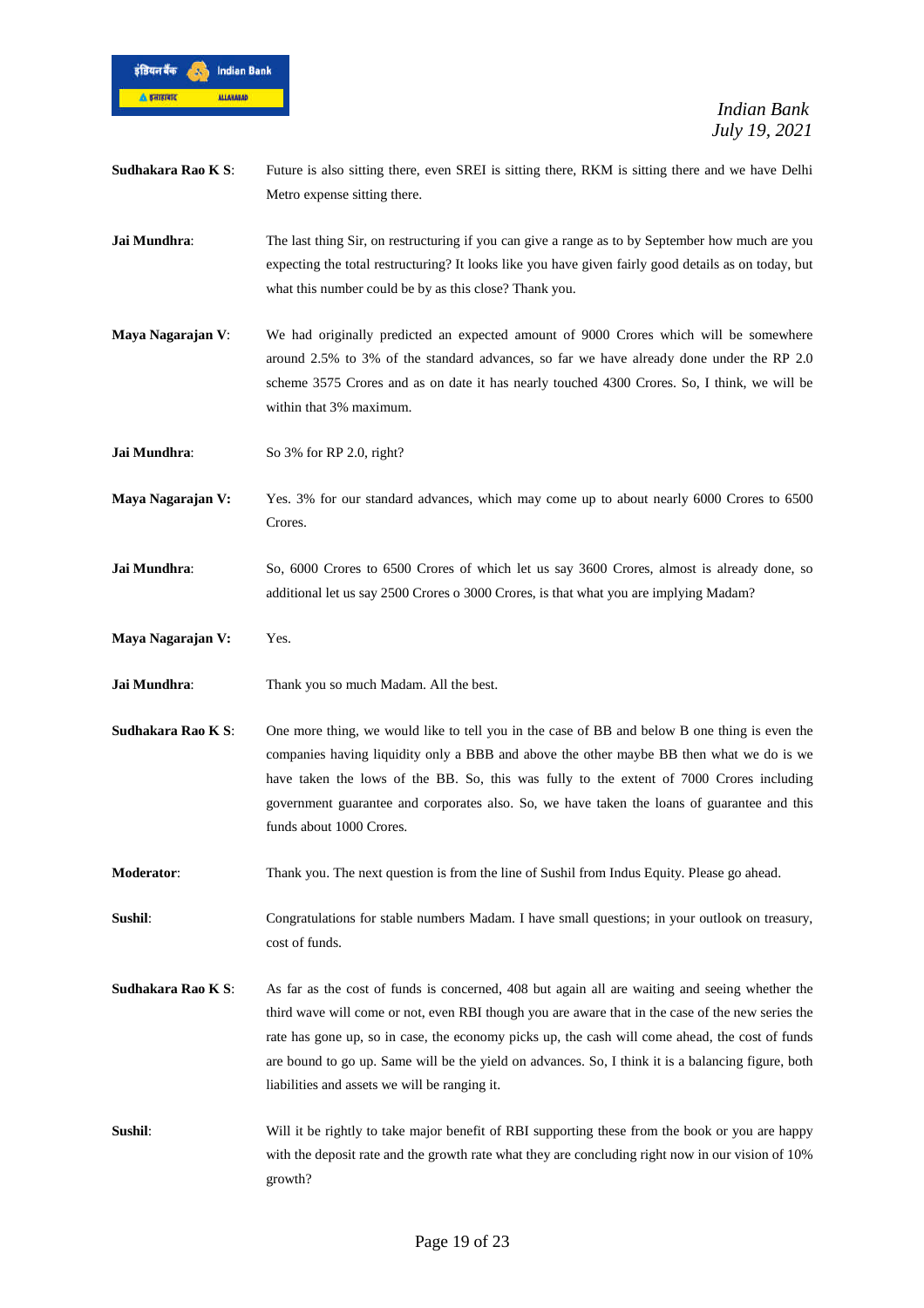

- **Sudhakara Rao K S:** Readily we will allow that all the banks are having excess liquidity and there is no scope for investment so either it is getting invested in sub-6% or maybe sub-5% also, for short-term duration and keep it, once the economy picks up, the demand for credit all this should be shifted to the loan growth so that will be a comforting factor. So whatever the additional margin from the advances, they make up for the interest income and loss in the credit treasury gains.
- **Sushil**: Second thing is what percentage of agricultural loans are backed by gold? Agricultural loans are backed by gold?
- Padmaja Chunduru: 50% actually, 41 out of 82.
- **Sushil:** So 41000 Crores is backed by gold loan.
- Padmaja Chunduru: It is about 50% is backed by gold.
- **Sushil**: Agricultural advances are 80000 Crores, so I am assuming 40000 Crores.
- **Padmaja Chunduru:** 41000 Crores is the gold, agricultural loan book, am I right Sudhakara?
- **Sudhakara Rao K S**: Yes.
- **Sushil**: My last question as this is a vision on the last slide, which is showing about the strategy and focus area what kind of initiatives and expenses are you taking up for digitization and leveraging the balance sheet with all the data points which you have highlighted on strategies and focus areas and what are the initiatives you have already started and how much can we think that the bank would take to reach that?
- **Padmaja Chunduru**: There are a lot of initiatives we are taking on digitization. I would request our GM in-charge of this transformation of this to give you the details.
- **Mahesh Kumar Bajaj:** In fact, we got this strategy initiatives approved in the board meeting in November. In that mainly there are 24 high level initiatives and 150 may be at lower level. In fact, we are going in with four core areas; one is digital transformation then operating model and then we have PMS and the LDP leadership development plan. These are the four core areas where we are going ahead with the initiatives. Initially we are going with a consultant and then maybe going forward the expansion and all we will be able to do, but initially we are going with a consultant only. As of now, the figures and all, we have not yet decided, how much we are going to spend, but initially, we are going with the consultant route.
- **Sushil**: So, we have to make a roadmap or you will…
- **Padmaja Chunduru**: Yes. As Mr. Bajaj mentioned actually as part of the amalgamation when we did the organization itself, we had planned two three things, we did. One is the IT architecture itself had the software and everything, we had a relook and now what we have taken licenses for or what has been or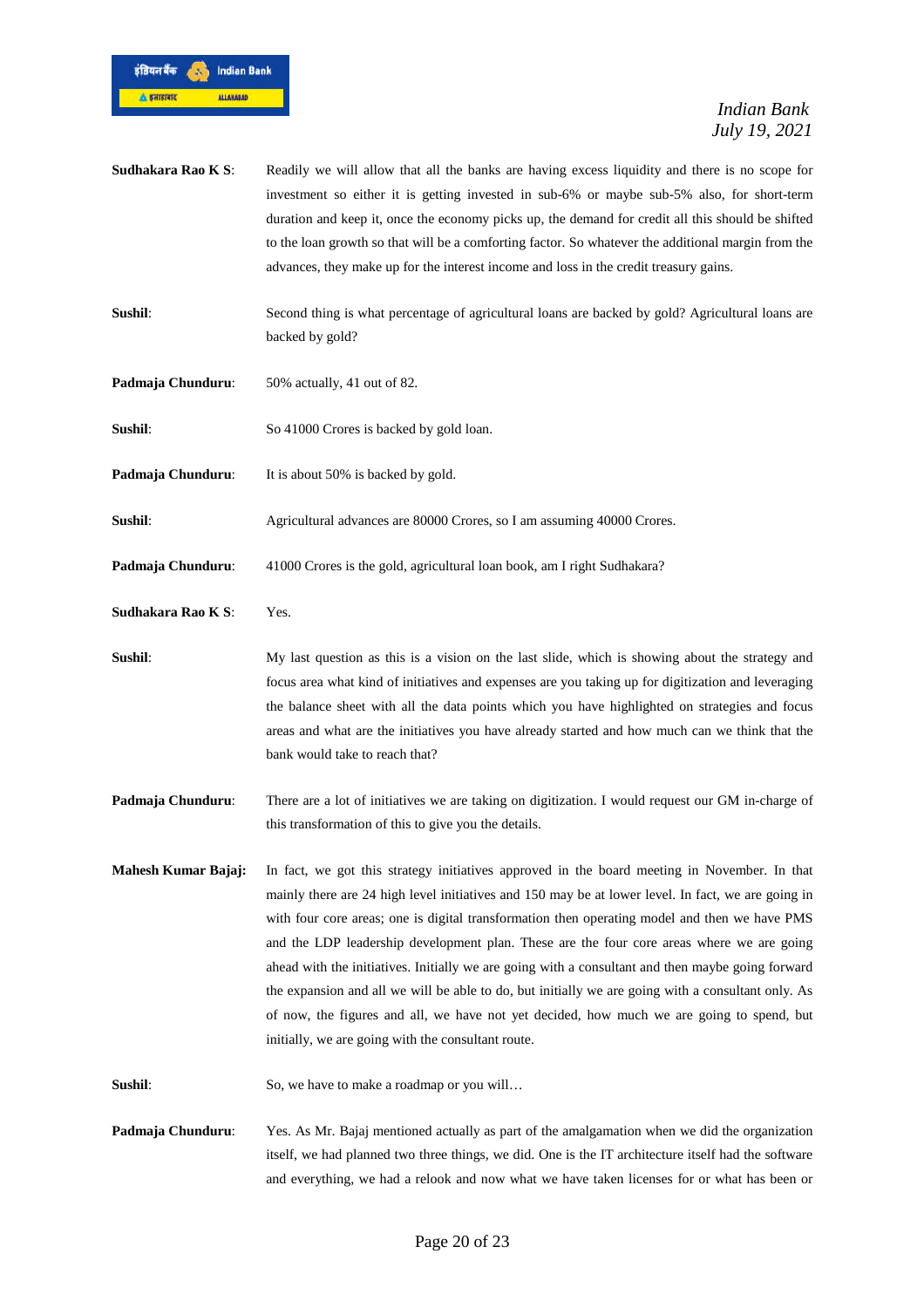

used the ones that were there, it is now the state-of-the-art. So, more than 1000 Crores was invested in IT itself to reap the benefits over the next four to five years. So, it was a onetime investment as part of the amalgamation. That includes the digital infrastructure because we need to have this digital on lending platform and also the back end, end to end digitization. All these initiatives have already been initiatives. We have the board approvals. We have the approvals to incur the amount. The implementation of the loan, LOS is already on for the MSME we have completed and for retail also it is going on. In September it will be completed. Already digital model, analytics, we are using to pre-sanction loans so this is because of the amalgamation, it took some doing to first get the CDS integrated, but once that is done, this is a ready platform to take off and as he mentioned the digital initiatives have all been put up to the board for broad in principle approval. We have those approvals. We are working the RFP and very soon we will have this rolling out but simultaneously the work is already going on, on these initiatives because we believe that now it has to transform itself fully into physical because we cannot leave the physical mode where we are very strong in some of the areas, but also the digital has to come in a big way. I think the returns will be seen from the quarter starting maybe December once the rollout is complete, but yes this is a huge expenditure and also a huge investment for the bank. So, I hope I have answered your question.

**Sushil**: That is what I needed to know.

**Padmaja Chunduru:** We can send you the details about the project.

**Sushil**: I will speak to you offline if required for further details. Second thing is this business network, thanks to amalgamation, you are concentrated on east, central and south with almost 4500 branches whereas the western and northern are limited by branch, but your business volume maybe large. What kind of initiatives because you remain in the strategic five or six banks which government will resume. What initiatives you are taking to becoming a pan India with more balanced approach for west and north?

- **Padmaja Chunduru:** Your observation is correct. I think, yes the concentration has been in the south area, but now it is pan India and today also east and even UP we have a big presence in UP. So, it is not as big, but yes north and to some extent western, western Mumbai, again all the corporate accounts are there, so it gets a big share of the business but in terms of the spread of branches, across Maharasthra and Gujarat there is still a lot of area to cover. So I think we will open. We have plans to open branches in those areas where the potential is there to take. Also the other alternative presence whether it is a kiosk, whether it is a BC, I think we will be and we have a plan to make the presence there, whether, which model and which works for the bank better will be worked on a case to case basis, but the plan is also to roll out more BCs and whether it is a BC or a kiosk to have connect with the rural and the semi-urban areas like some other private banks are doing right now.
- **Moderator**: Thank you. The next question is from the line of Mahrukh Adajania from Elara Capital. Please go ahead.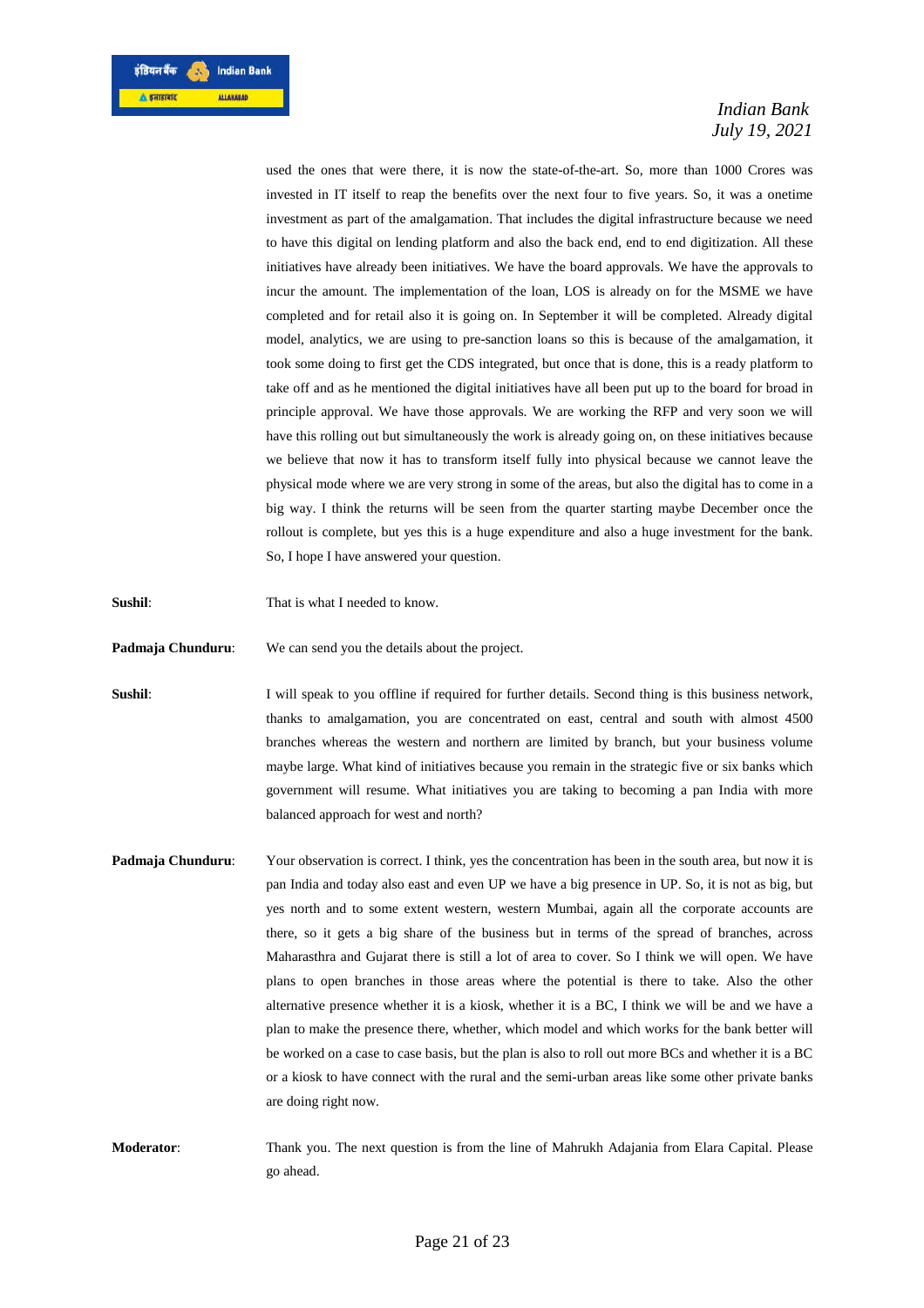

| Mahrukh Adajania:  | Thank you. Madam, I have a couple of followup questions; firstly you said that you have one       |
|--------------------|---------------------------------------------------------------------------------------------------|
|                    | power account was also restructured, was there a power account in the restructuring pipeline vis- |
|                    | à-vis there was only a few state owned accounts, which were not later restructured?               |
|                    |                                                                                                   |
| Sudhakara Rao K S: | Power asset was there. This was belonging to a big group that was there. It was only restricted.  |
|                    | The payment extension, nothing more than that.                                                    |
|                    |                                                                                                   |

**Mahrukh Adajania**: Sorry.

- **Sudhakara Rao K S**: There is no other pipeline. See, in the case of corporate, whatever was there that is completed and June 30 there is no more accounts in the corporate book, you can be quite reassured.
- **Mahrukh Adajania:** But there was a power account as well is what you said?
- **Sudhakara Rao K S**: Yes, there was a power asset that we restructured in the last quarter.
- **Padmaja Chunduru:** That restructuring was only the extension of the repayment, there was no NCB loss or anything like that. It was a big group.
- **Mahrukh Adajania**: Madam, for the future resolution is being delayed, how much time, we had because of the account slipped into NPL? Because the resolution, this Reliance is important for the account to see standard, right so that is why I am asking.
- Padmaja Chunduru: GM Credit, Gayathri to answer.
- Gayathri S: This is a plan where Reliance deal is not taken. This is not taking into account the Reliance deal and the Amazon issues. Without that the company had to survive for that only the lenders have worked out a plan. Basically it is there on internal cash accruals.
- **Mahrukh Adajania**: Madam, did you have any recovery from **(inaudible) 01:16:14**? Did you have exposure to these accounts?
- **Padmaja Chunduru**: We do not have.

**Mahrukh Adajania**: Thank you.

- **Moderator**: Thank you. Ladies and gentlemen, as there are no further question I would now like to hand over the conference over to the management for closing comments.
- **Padmaja Chunduru**: Thank you very much. We enjoyed the interaction. Actually your questions make us more granular into the details and we found it very interesting. Thank you very much. We hope and we are confident that whatever projections we are giving we have the visibility of those working out. We hope to see you again soon. Thank you very much.